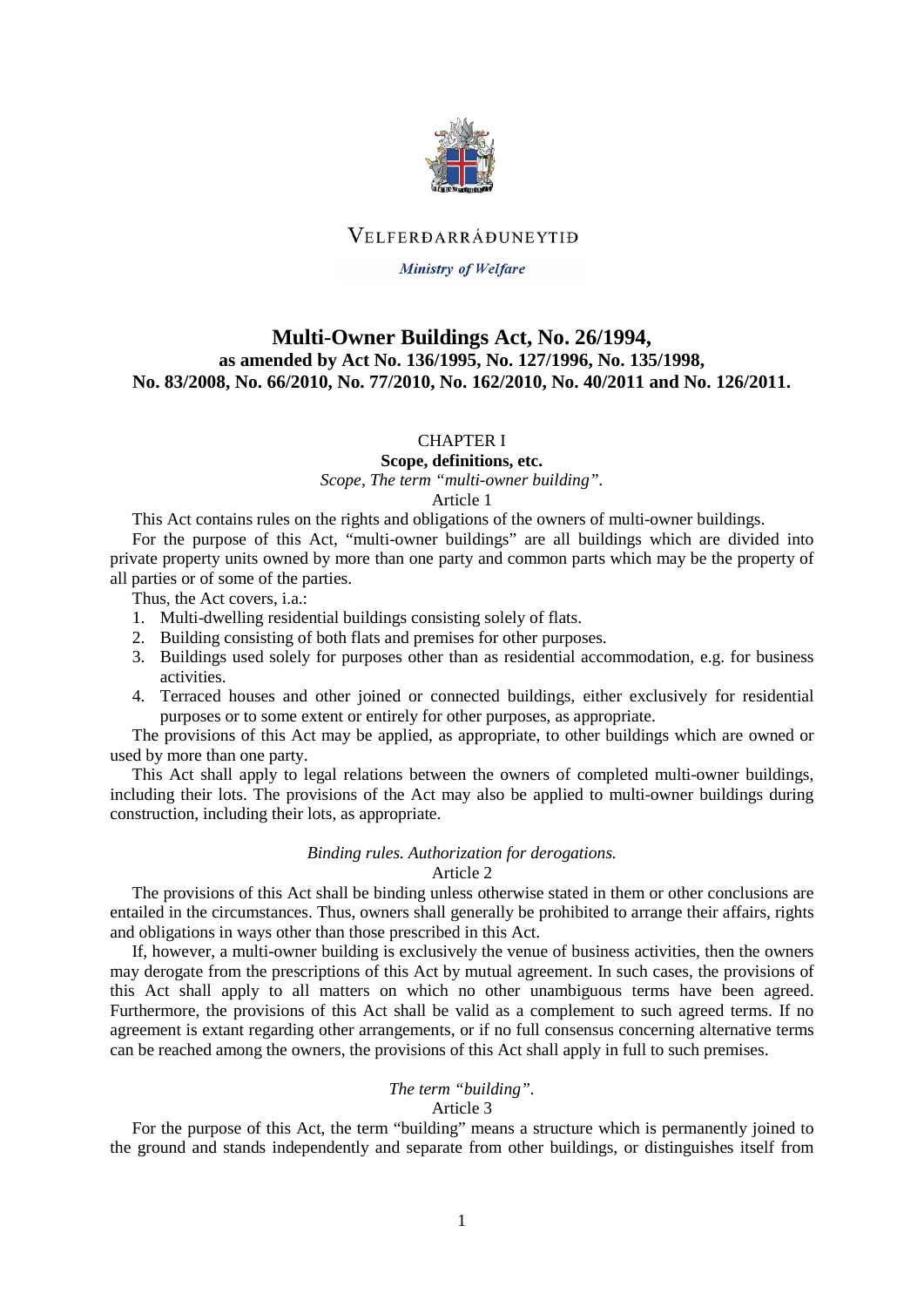them, even though they are joined to or connected with it, in such a way as to make it natural and convenient to treat it under this Act as an independent building.

Although joined or connected buildings may be considered as two or more independent buildings under paragraph 1, the provisions of this Act shall still apply as appropriate concerning those items and concerns which are common to them, such as the lot of it is jointly owned to some extent or entirely, and to the appearance and overall aspect, where these are of concern. The same shall apply, if appropriate, to matters of joint interest between independent unconnected multi-owner buildings and/or buildings of other types.

# *The term "private property unit".*

## Article 4

For the purpose of this Act, "private property unit" means a demarcated part of a building or lot as described in the registered declaration of division of ownership or agreement on division of property and/or other registered documents pertaining to the building, together with everything pertaining specifically to that part, whether this consists of space inside the building itself, a garage on its lot or on the joint lot belonging to several buildings, a part of a lot, equipment or other items according to the same documents, the provisions of this Act or the circumstances.

#### *Further definitions of private property units.* Article 5

Under Article 4, the following shall be considered private property units in multi-owner buildings:

- 1. All demarcated areas in the building which are private property units according to registered documents, and everything contained within their walls.
- 2. All the inner surface of the surrounding walls, floors and ceilings, including insulation material.
- 3. All dividing walls which are not also supporting walls.
- 4. All devices, equipment and similar items inside the private property unit, even though they are connected to a joint system or conduits.
- 5. That part of the window frames which is inside the private property unit, and also the glass in windows and doors.
- 6. Doors which divide private property units from the common parts, and also balcony doors; the residents' association shall have the power to determine their construction and design.
- 7. Conduits and equipment of any description whatever, irrespective of where they are situated, which serve the needs of the relevant private property unit exclusively.
- 8. The inner surface of balcony walls and the floor surfaces of balconies; however, the residents' association shall have the power of decision regarding all modifications, fittings and other items on balconies which have an effect on the appearance and overall aspect of the building.
- 9. Part of the lot, e.g. a car park, which is private property according to registered documents or according to the circumstances, e.g. a private parking place in front of a garage.
- 10. Other parts of the building or lot, a garage on the lot of a building or fittings and conduits which are stated in registered documents to be private property or which may be considered as such according to the circumstances, e.g. if the party concerned has paid for them, *cf.* Article 9.

## *The term "common parts".*

## Article 6

For the purposes of this Act, "common parts" are all those parts of a building, both inside and outside, and of the lot, which are not unequivocally privately owned under Article 4, and also all systems, equipment, circuits and devices which primarily serve the requirements of the entire entity or of a part of it in such a way that it is fair and natural that all the owners, or, as appropriate, a specific group of them, should bear the expense and risks associated with them.

Even though a multi-owner building consists of units or parts (staircases) which are to some extent independent or discrete, and whether it stands on a single lot or on more than one lot, all the outer surface of the building in every part, the roof, outer walls and gables, shall be the joint property of all the owners of the building.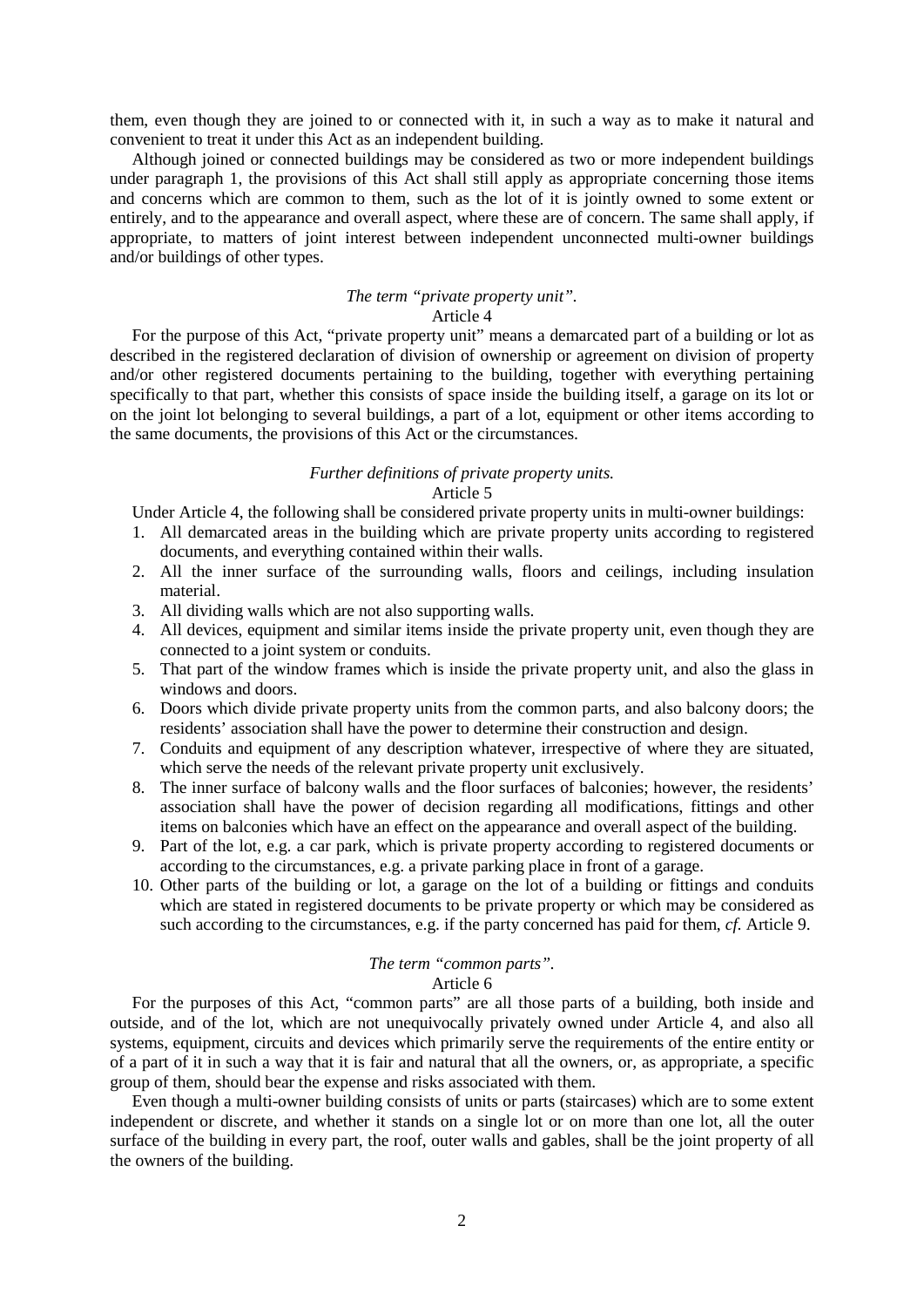Common parts shall be the joint property of all owners except in cases involving common parts belonging to some owners under Article 7.

## *Common parts belonging to some owners.*

## Article 7

Common parts shall belong to some of the owners when:

- 1. It is stated in, or may be concluded from, registered documents that this is the case.
- 2. When the location or use made of the common parts, or the scope for such use, in such that it is fair and natural that they should belong only to those who have access to them and a chance of using them. This shall apply, i.a., when a wall divides a building in such a way that only some parts of the private property units pertain to the same passage, staircase, balcony, stairs or other common space, conduits, equipment, etc.

Thus, under item 2 of paragraph 1, space and other items in individual staircases in instances where a multi-owner building consists of more than one staircase shall be the joint property of the owners on those staircases, and shall be no concern of other owners of the building.

## *Further definitions of common parts.*

## Article 8

Under Article 6, the following, i.a., constitute common parts in a multi-owner building:

- 1. All the outer surface of the building, the outer walls, roof, gables, outer doors (excluding, however, balcony doors) and outdoor steps and staircases.
- 2. All the bearing structure of the building, the foundations, the foundation block, plinths, loadbearing walls and roof-bearing structure.
- 3. All outer window frames, both in the private property units and in the common parts.
- 4. The outer surface of the balconies, and their supporting and bearing structures, including balcony rails.
- 5. The entire lot of the building, and structures, equipment and devices on it, including car parks, unless registered documents state that they are private property or that conclusion follows from the nature of the circumstances.
- 6. All space in the building, of any description whatever, which is not considered private property, e.g. corridors, stairs, storerooms, boiler rooms, laundries, drying rooms, cold rooms, leisure activity rooms, storerooms for prams and bicycles, attics, lofts, etc., irrespective of their location, their utilization potential and the use requirements of individual owners in the short and long term.
- 7. All conduits, e.g. for hot water, cold water, sewage, electricity, telephones, door telephones, television and radio aerials, which serve joint requirements and the requirements of the entity, irrespective of their location in the building. In general, it shall be assumed that conduits in a multi-owner building are the joint property of all the owners.
- 8. All equipment, systems and the like, irrespective of their location, both inside and outside the building, such as lifts, electrical systems, heating systems, water systems, telephone systems, door-telephone systems, television and radio aerials, playground and leisure equipment, etc., which serve the requirements of the entity, excluding, however, devices and equipment which are connected to the systems within each private property unit.
- 9. The right to build on top of, or adjacent to, the building, or on its lot.

## *Private property or joint property.*

#### Article 9

In resolving the question of whether something constitutes private property or the joint property of all or some of the owners, attention shall be given to the provisions of Articles 4–8 and also to how the construction of the building was undertaken and how the construction cost was divided, if clear evidence on these points is available.

If the construction operation was undertaken jointly, and the costs were borne jointly, then the property shall be joint except where other significant reasons pertain against this interpretation.

If the owner alone paid the const of specific equipment, a specific operation or part of the construction, then, in the same way, it is likely that it will be his private property.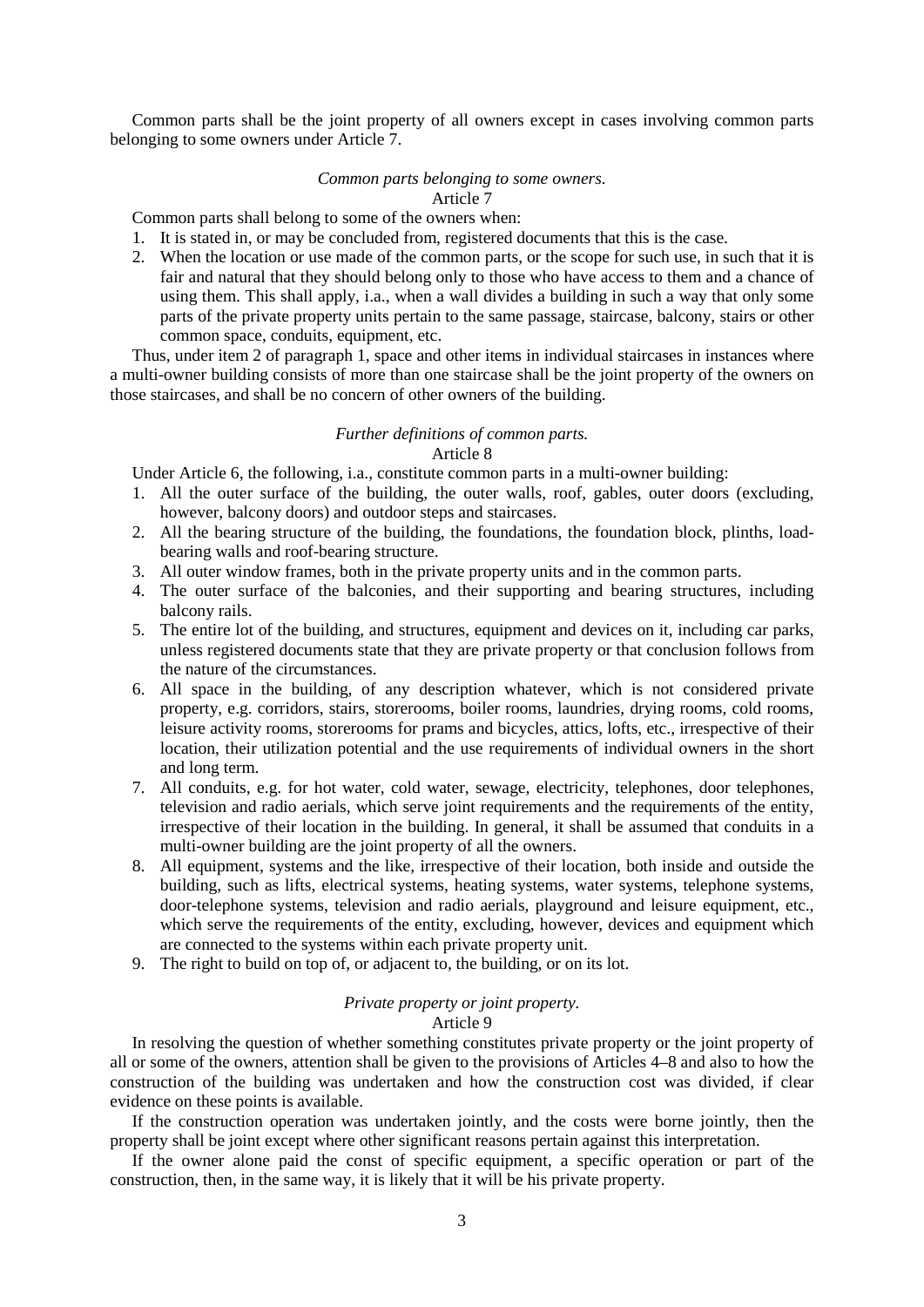## CHAPTER II

## **Division of buildings. Principal rules governing ownership, and their limitations.**

*Division of multi-owner buildings. Characteristics of the form of ownership.*

Article 10

Property in multi-owner buildings may be of three types:

- 1. Private property, *cf.* Articles 4 and 5.
- 2. Common parts of all the owners. *cf.* paragraph 1 of Article 6 and Article 8.
- 3. Common parts of some of the owners, *cf.* Articles 7 and 8.

All private property units shall be accompanied by a share in the common parts under items 2 and 3 of paragraph 1 according to a certain ratio, *cf.* Article 14. If the ratios have not been determined, all private property units shall enjoy the same rights and bear the same obligations.

Private property units shall be accompanied by the right and obligation, according to their ownership rations, to participate in the association of all the owners dealing with the building, i.e. a residents' association in which all joint matters shall be discussed and decided.

The rights and obligations referred to in paragraphs 2 and 3 are indissolubly connected to the private property units and may not be separated from them.

## *Each ownership unit is a separate property unit.*

## Article 11

Each ownership unit, together with its special appurtenances and its ownership share in the common parts, shall be considered a separate property unit, providing the legal requirements regarding the registration and assessment of real property are fulfilled.

## *Principal rights.*

## Article 12

The principal rights of the owners are as follows:

- 1. The right to dispose, by contract, of the composite right, *cf.* Article 10, to the extent that restrictions to this right are not prescribed in law or by the rights of other parties, e.g. the residents' association.
- 2. The sole right to the control and utilization of the private property, with the restrictions prescribed by this Act, the legal principles governing the legal relations of neighbours or the nature of the circumstances.
- 3. The right to utilize and use the common parts, providing that the right of other owners to do the same is respected.
- 4. The right of membership of the residents' association and to take part in making decisions regarding the common parts and matters of common interest.

## *Principal obligations.*

#### Article 13

The principal obligations of the owners are as follows:

- 1. The obligation to be a member of the residents' association and to comply with and respect its lawfully-made decisions.
- 2. The obligation to pay a share of joint expenses.
- 3. The obligation to show natural and fair consideration towards other owners in the utilization of private property units.
- 4. The obligation to respect the rights and interests of other owners in the utilization of the common parts.

## *Ownership ratios.*

#### Article 14

Ownership shares in the common parts shall be calculated on the basis of ownership ratios.

The calculation shall be based primarily on the area and volume of buildings; nevertheless, ownership ratios may be determined on another reasonable basis, e.g. the relative values of private property units in the case of multiple-owner buildings which contain, to some extent or entirely, premises other than residential premises.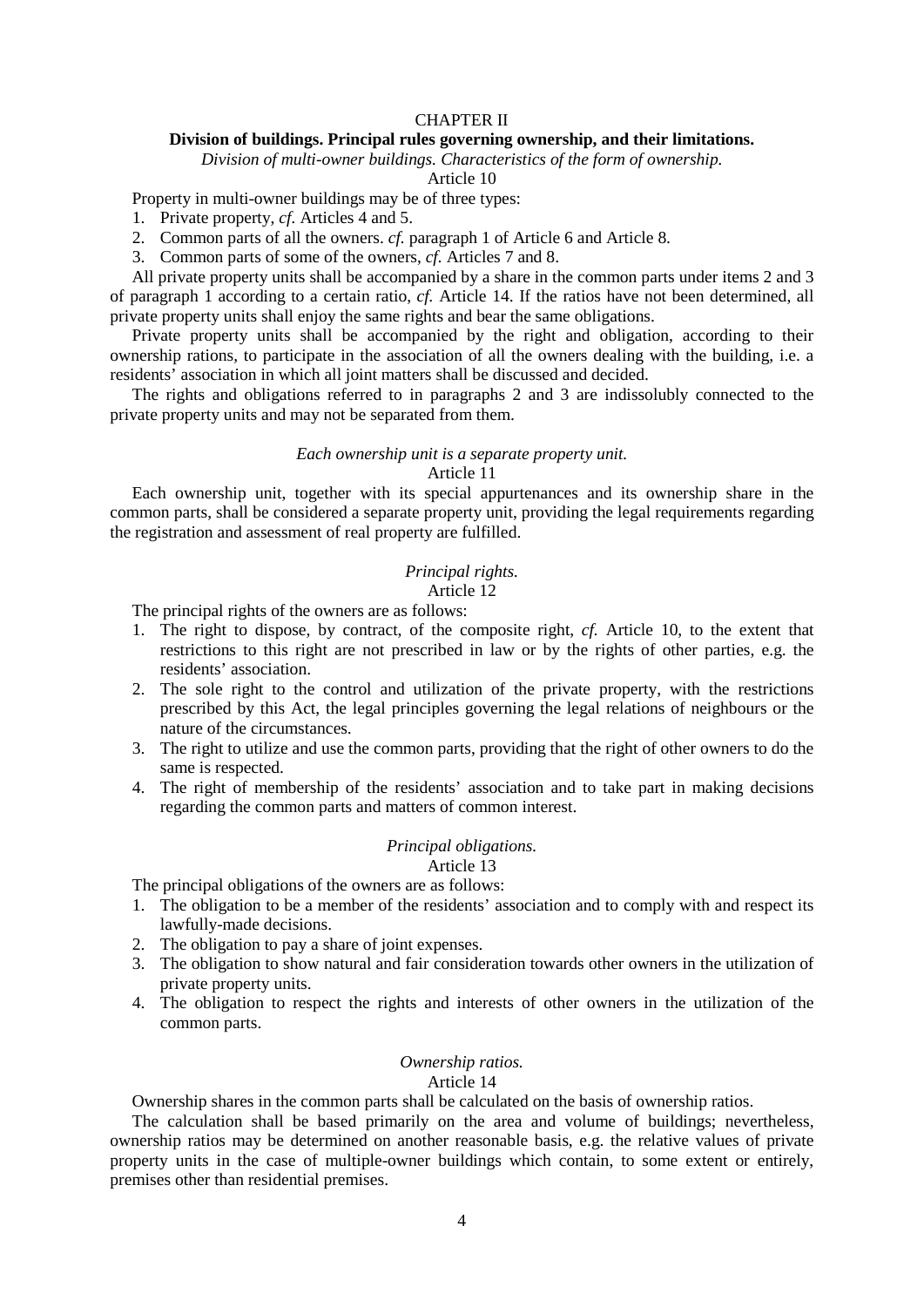Each property unit may have more than one ownership ratio, if appropriate, according to the common parts involved, *cf.* items 2 and 3 of paragraph 1 of Article 10.

Rules on the calculation of ownership ratios shall be set in a regulation<sup>1)</sup> issued by [the Minister]<sup>2)</sup>.<br>*<sup>1)</sup> Regulation No. 910/2000, cf. No. 1110/2007.* <sup>2)</sup> *Act No. 126/2011, Article 186.* 

## *Significance of ownership ratios.*

## Article 15

Ownership ratios are of significance in, i.a., the following instances:

- 1. As a general principle, joint expenses shall be divided according to ownership ratios.
- 2. Revenues from common parts shall be divided according to ownership ratios.
- 3. In voting at meetings of the residents' association, and on other occasions when joint decisions are taken, the weighting of votes shall reflect ownership ratios, either exclusively or in addition to other weightings.
- 4. An ownership ratio indicates the ownership share in the common parts. If common parts are divided, or if part of them is sold, then they, or the sale price, shall be divided according to the ownership ratios.
- 5. All other things being equal, the party owning the greater share in a multi-owner building shall have priority regarding the right to build on top of the building or adjacent to it, or on its lot.

## *Declaration of division of ownership.*

## Article 16

Declarations of division of ownership shall be made for all multi-owner buildings in cases where no satisfactory, clear and registered agreement on property division exists.

[A declaration of division of ownership shall be signed by all the owners if it involves the transfer of rights of ownership, special encumbrances, the waiver of rights or more extensive limitations of authority over property than are prescribed by this Act, *cf.* the provisions of section A of paragraph 1 of Article 41. If a declaration of division of ownership contains only a summary, registration and description of the building and its division in conformity with registered documents, and a calculation of the ownership ratios in conformity with the current rules pertaining thereto, it shall be sufficient if it is signed by the committee of the residents' association where there are six or more ownership shares, or by a majority of the owners, based either on the number of owners or on ownership ratios. The right and authority of the owners to call such a declaration of division of ownership in doubt are covered by the provisions of Article  $18.1^{11}$ 

In case of new buildings, the local authorities shall make the issue of a declaration of division of ownership a precondition for the signing of a lot agreement. The declaration of division of ownership shall be registered not later than when the building is weather-proof.

It shall be a precondition for the registration of the transfer of ownership of a multi-owner building or part thereof that the declaration of division of ownership be in existence and that the transfer of ownership be in conformity with the declaration.

If modifications are made to a multi-owner building, or if internal transfers of ownership take place which change or upset the declaration of division of ownership and the ownership ratios, the owners shall, without unreasonable delay, make a new declaration of division of ownership and have it registered.

[In the case of multi-owner buildings containing state-assisted flats covered by the provisions of Chapters V and VI of the State Housing Authority Act, No.  $97/1993$ <sup>2</sup> with subsequent amendments, the relevant housing committees shall have declarations of the division of ownership of the building prepared and registered without cost to the owners.

If an owner considers his rights are violated by a declaration of division of ownership under paragraph 8, he may avail himself of the authorizations and remedies provided for in Article 18. If that test of the case reveals that his criticisms are based on reasons and are just, so that it is necessary to make changes to the declaration of division of ownership, the housing committee shall bear the resulting costs. Furthermore, the committee shall pay the owner concerned any expenses which he has demonstrably incurred in this connection. $]^{1}$ 

*1) Act No. 136/1995, Article 1. 2) Now Act No. 44/1998.*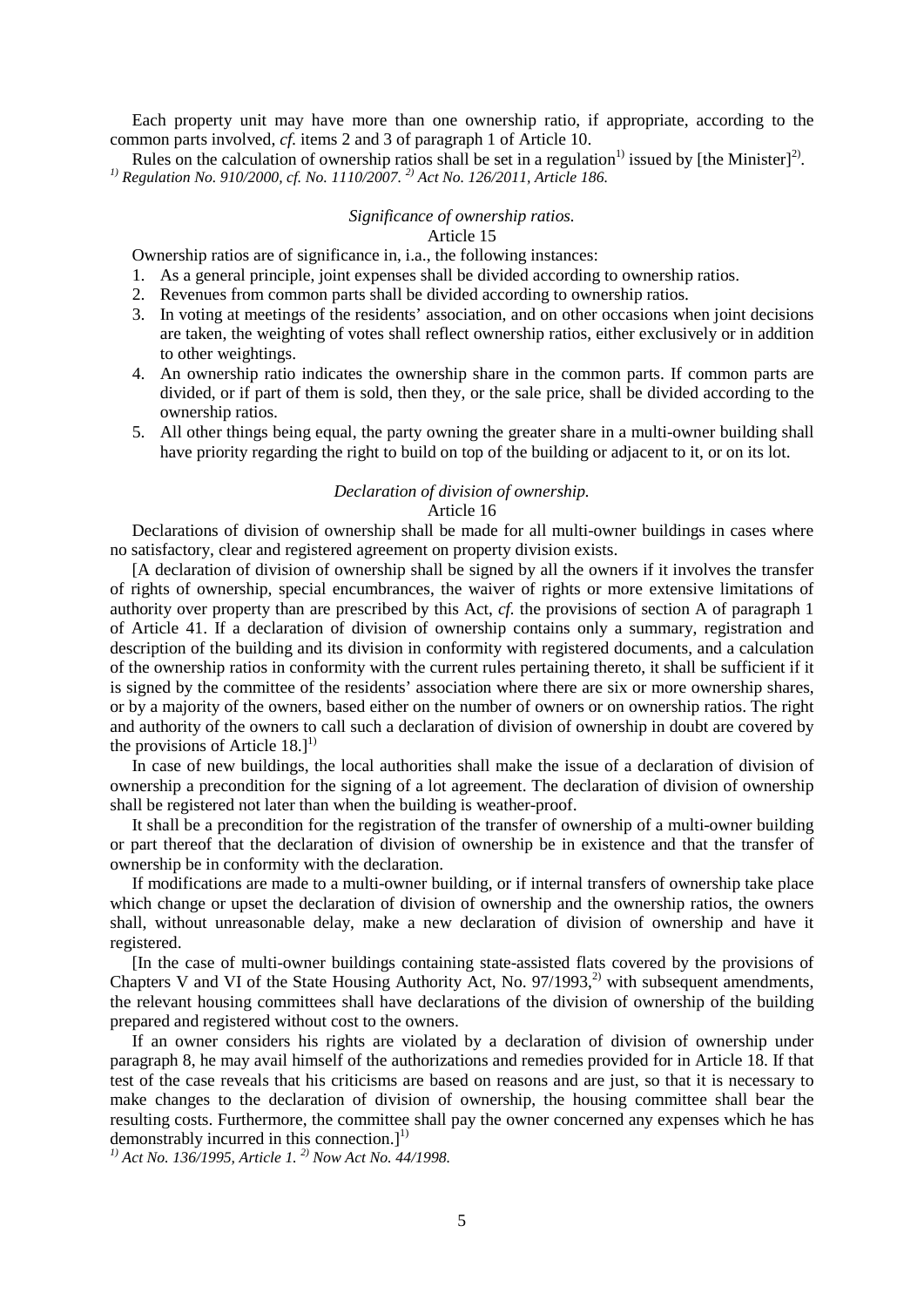## [*Preparation of declarations of division of ownership.*

## Article 16 a

After  $1<sup>st</sup>$  June 1996, only those who have received special licences from [the Minister]<sup>1)</sup> may undertake to prepare declarations of division of ownership.

Licences shall be issued for terms of five years, and the person concerned shall pay to the Treasury a fee for a licence certificate in accordance with the Treasury (Additional Revenue) Act. Advertisements about the granting and revocation of licences shall be published in the Official Gazette.

The conditions for the granting of a licence shall be as follows:

- 1. Legal competence the capacity to dispose of one's own assets.
- 2. That the person concerned demonstrate that he has a competent knowledge of the legislation covering multi-owner buildings, the construction legislation, the Real Estate Registration and Assessment Act, the Registration Act and other relevant legislation, and the knowledge required to apply the valid rules and procedures regarding calculation, all of which shall be in conformity with further specifications which will be set out in a regulation.

When preparing a declaration of division of ownership, a licensee shall at all times exercise great care and ensure that it contains all the necessary information and is correctly made with regard to the evidence on which it is based and the instructions of the valid laws and regulations.

For preparing a declaration of division of ownership, the licensee shall be entitled to a reasonable fee from the party requesting the work. The amount of the fee shall be based on the extent of the work, the time it takes and how demanding it is. In all cases where it is possible, the fee shall be agreed in advance. The parties may refer disputes concerning fees to [the Housing]<sup>2)</sup> Complaints Committee, which, before stating its opinion, shall seek the comments of the relevant municipal construction inspector.

If a licensee is guilty of negligence and carelessness in the preparation and making of declarations of division of ownership, or if he violates the provisions of laws or regulations applying thereto, or loses any of the qualifications for holding a licence,  $[the$  Minister $]$ <sup>1)</sup> may revoke his licence.

 $[The$  Minister<sup>11</sup> shall issue regulations<sup>3</sup> containing further provisions on the conditions for granting licences, concerning, e.g., study materials, courses, rights, the obligations and duties of licensees and other relevant matters. In this connection, the minister shall consult other authorities concerned. $l^{4)}$ 

*1) Act No. 162/2010, Article 13. 2) Act No. 66/2010, Article 11. 3) Regulations No. 233/1996. 4) Act No. 136/1995, Article 2.*

## *Contents of the declaration of division of ownership.*

#### Article 17

The following shall be stated clearly in the declaration of division of ownership:

- 1. The multi-owner building involved. This shall be stated using the street name, house number and local government area.
- 2. A general description of the building, including its size, type and nature.
- 3. A description of each private property unit, its position (both as to the storey and within the storey), its size in square metres and the number of rooms where appropriate, the nature of the unit and what pertains to it in particular.
- 4. The ownership ratio(s) of each private property unit, the basis on which the ratios are calculated, and by whom they have been calculated.
- 5. Whether a right to a garage or a special right to a particular parking place pertains to the private property unit, in which case this shall defined in an unambiguous manner.
- 6. Whether a special right to build on top of, or adjacent to, the building, or on its lot, pertains to the private property.
- 7. A clear description of all the common parts and joint equipment of the building, both inside and outside it, including the lot.
- 8. If a specific space, or equipment, is jointly owned by some, but not all, of the owners, this shall be stated clearly.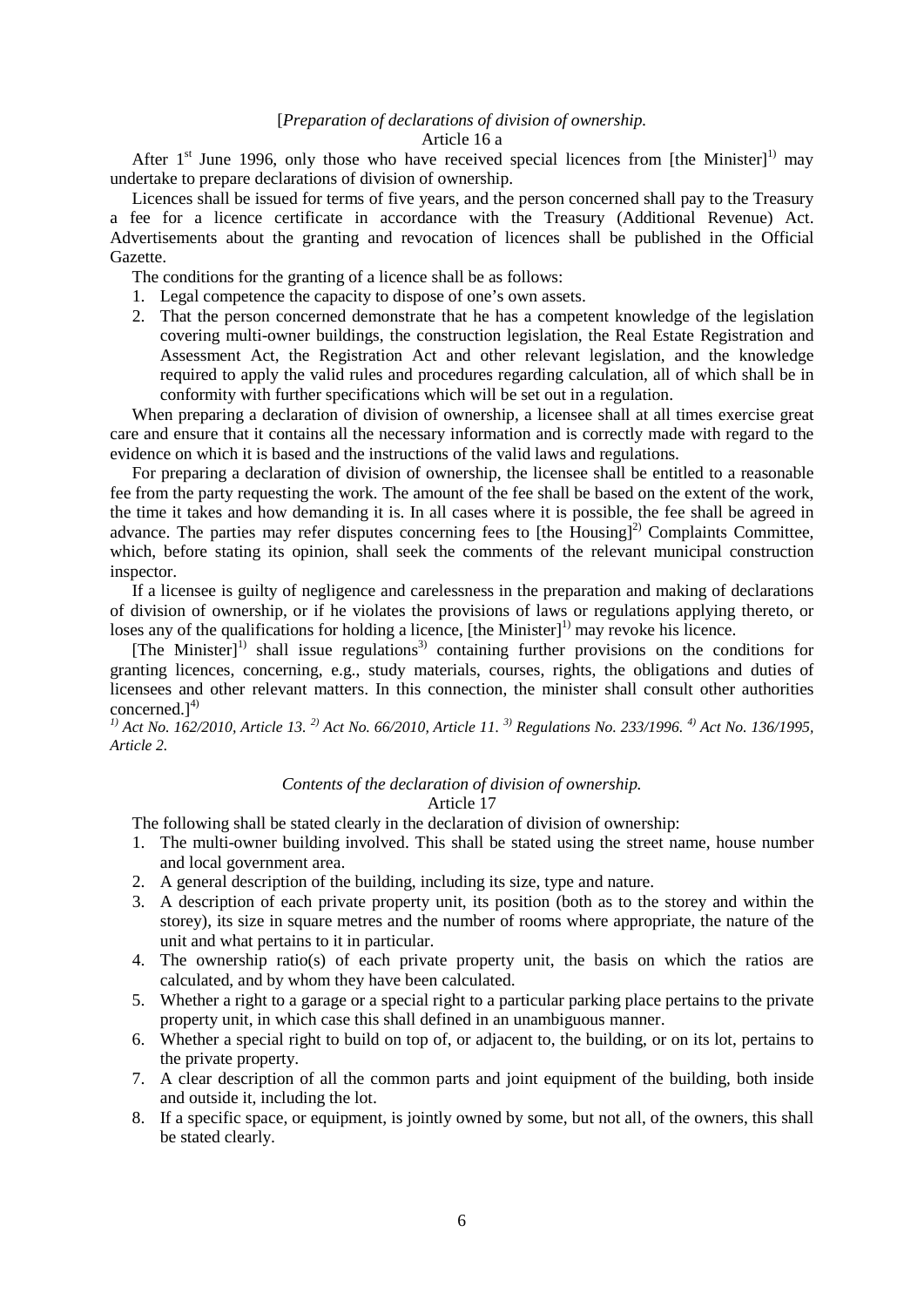In addition to the above, clear mention shall at all times be made of all special definitions, codes and markings which a property unit or part of a property unit has in the property register according to the rules of [the Registers Iceland.]<sup>1)</sup>

When it is registered, a declaration of division of ownership shall be accompanied by a drawing of the multiple-owner building and a site plan showing, as far as possible, the items specified in paragraph 1. Drawings and plans shall be in A4 format, with dimensions in square metres and cubic metres.

The declaration of division of ownership, together with drawings and other documents, shall be delivered to the building officer for confirmation, and he shall be obliged to send a copy of it to [the Registers Iceland.]<sup>1)</sup> The municipal construction inspector shall seek the opinion of the office if there is doubt as to code numbers…2)

Further rules on the basis, preparation, content, form and presentation of declarations of division of ownership, drawings and plans and calculation of dimensions under this Article shall be set out in regulations<sup>3)</sup> issued by [the Minister.]<sup>4)</sup>

*1) Act No. 77/2010, Article 5. 2) Act No. 136/1995, Article 3. 3) Regulation No. 910/2000, cf. No. 1110/2007. 4) Act No. 162/2010, Article 13.*

## *Amendments to declaration of division of ownership and ownership ratios.* Article 18

[All owners shall have the opportunity to be consulted on amendments to a registered declaration of division of ownership and ownership ratios. The consent of all owners with an interest at stake shall be required if the amendments entail a transfer of ownership or encumbrances on property units as covered by paragraph 2 of Article 16. All the owners shall take part in such amendments and sign the necessary documents. If the amendments involve only corrections in accordance with registered documents concerning the building and individual property units and the determination of ownership ratios in accordance with valid rules, it shall be sufficient, in buildings where there are six or more property units, if the committee of the residents' association has such amendments made and signs the documents necessary for this purpose. Before this is done, the committee shall give all the owners an opportunity to express their views and make comments. If there are fewer than six property units, it shall be sufficient if a majority of the owners, *cf.* paragraph 2 of Article 16, sign the necessary  $documents.$ ]<sup>1)</sup>

All owners shall have the right to demand that the ownership ratios indicate and reflect the true division of the building and thus constitute a true and natural basis for the division of rights and obligations.

Any owner who considers that the ownership ratio figures are wrong or that the ownership ratios in the building are unnatural or unfair may demand that they be amended and corrected.

If other owners are not willing to take part in the necessary amendments, the party concerned may have assessors appointed by a court in order to recalculate or redetermine the ownership ratios in the building. It shall be sufficient to appoint one assessor for a first-instance assessment and two for a superior assessment.

If, after an assessment has been obtained under paragraph 4, no agreement is reached, the owner who wishes to make an amendment on the basis of the assessment may bring a legal action against the other owners for the invalidation of the current ownership ratios and the recognition of the new ones. If judgement is delivered in his favour, he may have the judgement registered, and it shall then replace the declaration of division of ownership.

The provisions of this Article may also be applied, as appropriate, when no registered declaration of division of ownership exists and the necessary unanimity between the owners on the preparation of a declaration of division of ownership can not be reached.

*1) Act No. 136/1995, Article 4.*

# *The right to dispose of common parts.*

## Article 19

Common parts in a multi-owner building may not be disposed of by the residents' association by contract unless all the owners agree to it. The same shall apply to substantial modifications to the common parts of their utilization.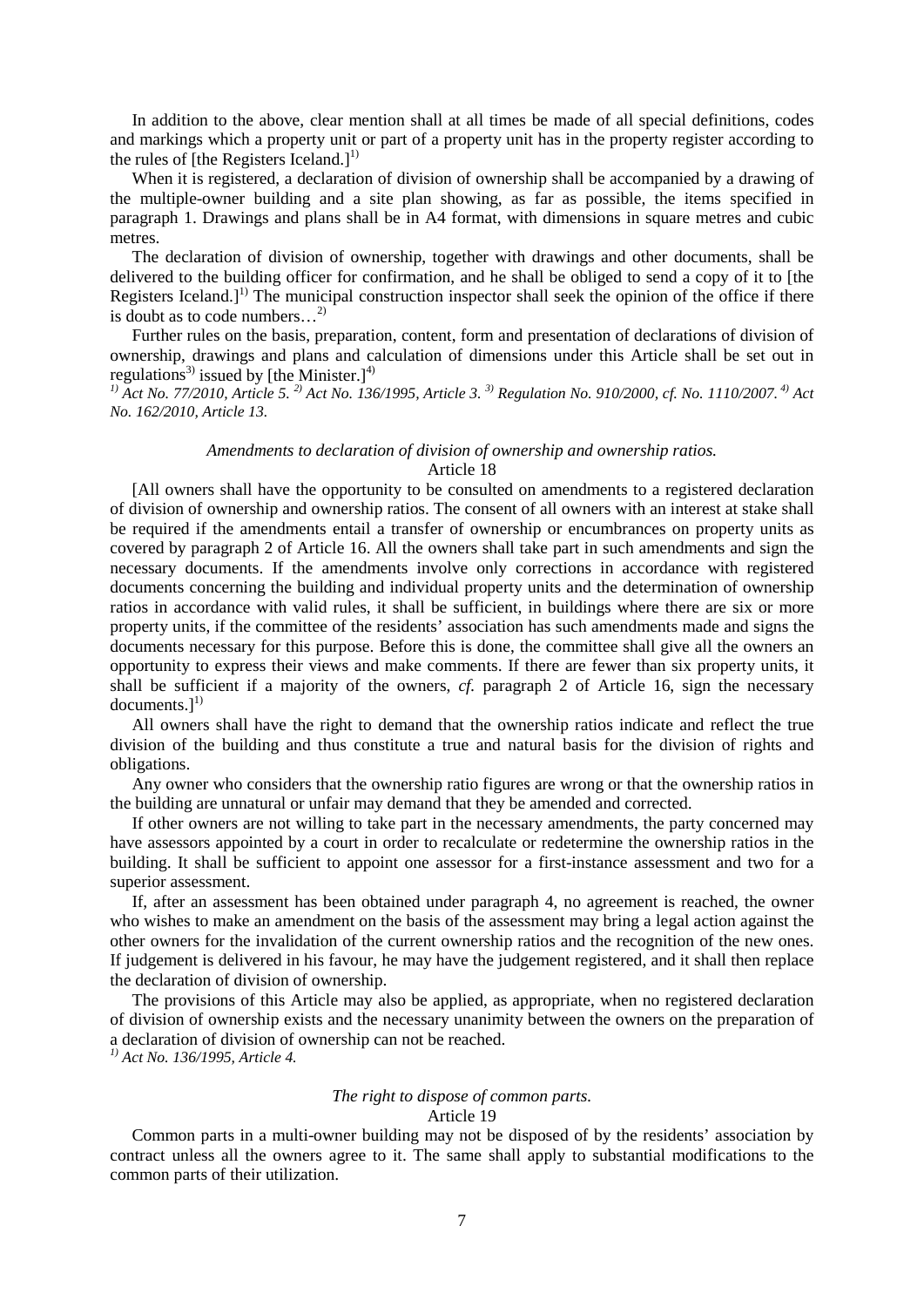It shall, however, be permitted to let an insignificant part of the common parts if all the owners are given the opportunity to take part in the decision to this effect at a lawful meeting of the residents and at least 2/3 of the owners, based on both their number and their ownership shares, agree.

## *Disposal of property units.*

Article 20

The owner of a property unit in a multi-owner building may only dispose by contract of his rights and obligations as a whole, i.e. his private property unit, his share of the common parts and his rights and obligation to take part in the residents' association. These rights and obligations may not be separated, *cf.* paragraph 4 of Article 10.

In other respects, owners shall have the same authority to dispose of their property as a whole, to sell, let, mortgage or encumber it and to dispose of it by a *donatio mortis causa*, as owners of real property generally have according to law.

No special restrictions apply concerning the letting of parts of a private property unit, e.g. of individual rooms, and the rights of owners in this respect shall conform with general rules.

Restrictions on owners' rights to dispose of their property may, however, be entailed by the State-Assisted Housing Act, other special statutes and encumbrances in the registered documents concerning the property or the building. Such restrictions may not be incorporated in a valid manner in the constitution of the residents' association without the agreement of all the owners or, if they are not of a general nature, of the owners of the property to which they apply.

## *Division and disposal of part of a private property unit.*

## Article 21

Owners may not dispose of (sell or mortgage) specific parts of their private property units unless those parts are accompanied by a share of the common parts and the right and obligation to take part in the residents' association.

Disposal of this type of individual demarcated parts of private property units to external parties, whether this involves space in a building, a part of a lot or something else, shall be subject to the approval of all the owners, and shall not be registered unless a new declaration of division of property concerning the building has previously been registered and the disposal or transfer of ownership is in accordance with the declaration.

The permanent division of a private property unit into independent utility units, without any sale being envisaged, shall also be subject to approval of all the owners, and shall depend on a new declaration of division of ownership having been made and registered.

## *Garages and their disposal.*

Article 22

Garages, whether they are built into the building, are adjacent to it or stand separately on its lot, shall at all times accompany specific private property units in the building; the separate sale of garages, or the assignment of garage rights to parties other than the owners of the building, shall not be permitted.

If an owner intends to let his garage, the other owners shall have first option on renting it. If more than one wishes to avail himself of this priority right, the owner shall decide to which of them he lets the garage.

When an owner sells his private property unit, he may not omit a garage or garage rights from the sale unless he owns another property unit in the same place. The same shall apply to other private property units.

If garages or car-ports are on a lot which is common to more than one building, then they may be disposed of between the buildings concerned, the provisions of paragraph 1 notwithstanding.

#### [*Garages owned by external parties.*

## Article 22 a

If a garage is owned by an external party and he wishes to dispose of it into the ownership of another party, e.g. to sell it, he shall give the owners concerned and the residents' association an option in writing to purchase the garage.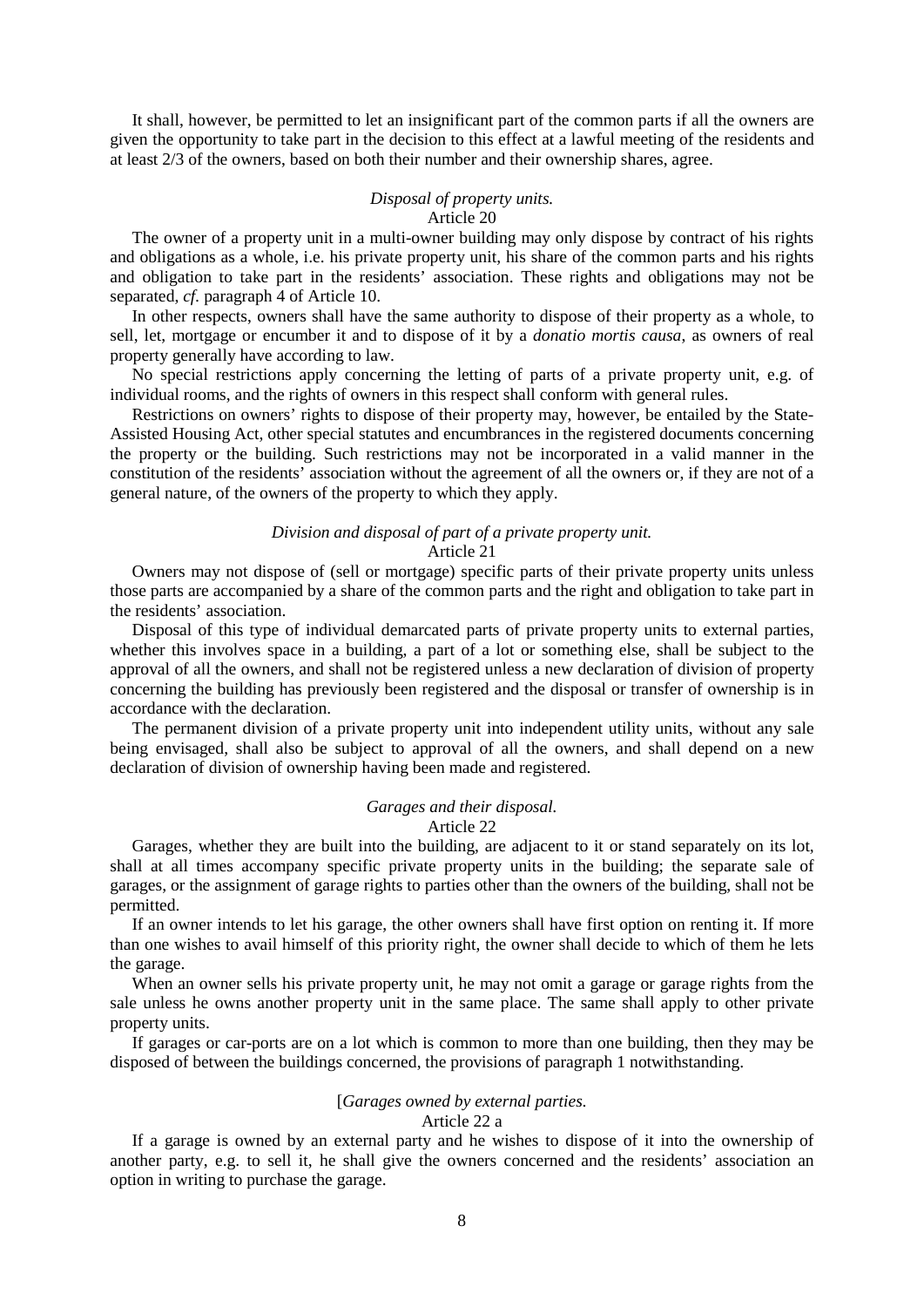They shall respond in writing to this offer of sale within 14 days unless substantial reasons argue for and justify a longer period. If no reply is received within this period, the offer of sale shall be considered as having been declined. If more than one party wishes to purchase, the owner of the garage shall decide to which of them he sells it.

If no agreement is reached on the purchase price, the parties may approach the relevant district court and have a court-appointed assessor assess the price of the garage. One assessor shall be sufficient to for a first-instance assessment and two for a superior assessment.

Similarly, the parties may agree to refer their dispute on the purchase price to [the Housing]<sup>1)</sup> Complaints Committee and to abide by its ruling.

If neither individual owners nor the residents' association are interested in purchasing a garage belonging to an external party which is offered for sale in the manner described above, the owner may dispose of the garage to other parties, notwithstanding the restrictions prescribed in Article 22.

Before a purchase agreement is made, he shall present evidence that neither the owners nor the residents' association wish to purchase, and that he is therefore permitted to make the disposal. Any purchase agreement made in violation of this provision shall be invalid.

Documents on the transfer of ownership of the garages referred to may not be registered unless it is beyond doubt that the above conditions have been met.<sup>[2]</sup>

*1) Act No. 66/2010, Article 11. 2) Act No. 136/1995, Article 5.*

# *Transfer of ownership within a building.*

## Article 23

The transfer of ownership of parts of private ownership units within a building to other owners shall be subject to the approval of a simple majority of the owners, based both on numbers and ownership ratios; the declaration of division of ownership shall then be amended and the amendment registered. Otherwise, the transfer of ownership may not be registered.

[Amendments to declarations of division of ownership in connection with the transfer of ownership within the building shall be subject to the provisions of paragraph 1 of Article 18.<sup>11</sup> *1) Act No. 136/1995, Article 6.*

## *Registration of the declaration of division of ownership as the precondition for rights in the common parts.*

## Article 24

If transfers of ownership and amendments have taken place in accordance with Articles 21–23 in such a way that the number of private property units has increased, but without a new declaration of division of ownership or the necessary amendments having been made and registered, no independent rights to the common parts shall pertain to the new private property units.

# *Obligation to give information in connection with sale.*

Article 25

When a property unit covered by this Act is sold, the seller shall, before the purchase agreement is signed, show the purchaser the declaration of division of ownership, agreement on the division of ownership, special agreements of the residents' association, where these exist, the accounts of the residents' association and the standing of the property unit vis-à-vis the residents' association and its contributions to its funds.

Furthermore, the seller shall give satisfactory and exhaustive information regarding current or planned development work, repairs or renovations.

The seller shall at all times, if this is possible, obtain and present a certificate or declaration from the residents' association concerning the above matters which concern the association.

In the case of a building under construction, the seller shall be obliged to state clearly the stage of construction, and also the currently due costs of construction and an estimate of the final construction costs.

If a licensed estate agent handles the sale of a property unit in a multi-owner building, he shall ensure that the documents and information listed in paragraphs 1–4 are to hand and that they are shown and thoroughly explained to the purchaser before the purchase agreement is made and signed.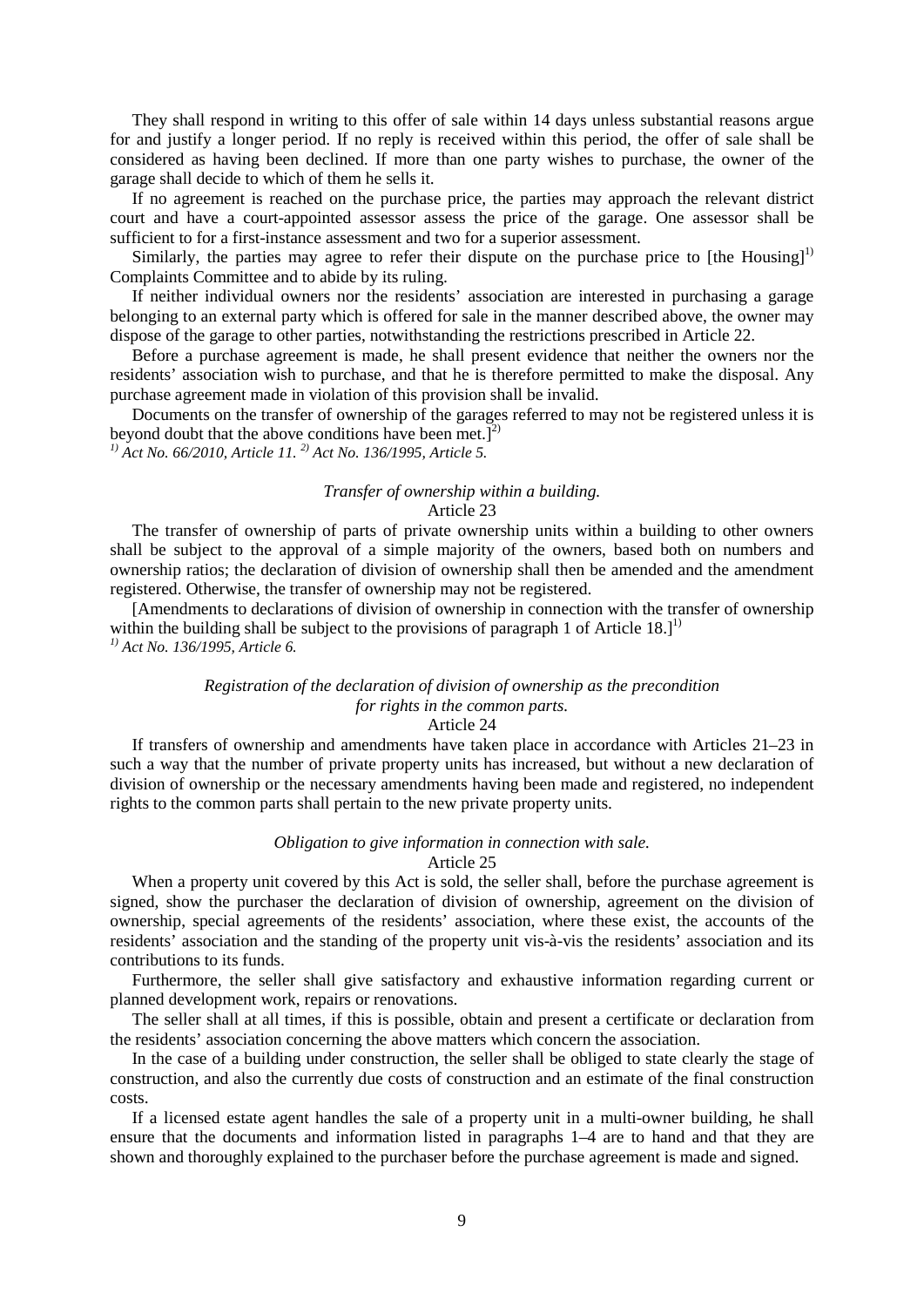#### *Control over, and utilization of, private property units. Maintenance. Remedies available to the residents' association.* Article 26

The owner shall have the sole right to the utilization and control of his private property unit, subject only to the restrictions which are prescribed in this Act or other statutes or follow from unwritten rules governing the legal relations of neighbours or the nature of the circumstances, or are based on the lawful decisions or Rules of the residents' association.

Owners shall be obliged to maintain all their private property units in good condition and to use and utilize them in such a way that the other owners or parties using the building are not subjected to unnecessary and abnormal disturbance, i.e. more annoyance, disturbance and inconvenience than is unavoidable and is considered normal in comparable buildings.

If necessity so demands, the residents' association or persons acting on its behalf shall have the right of access to a private property unit to inspect its condition and the way it is being treated, with suitable notice and showing full consideration to the party concerned.

If an owner does not attend to the normal and necessary maintenance and care of his private property unit with the result that the common parts of the building, or individual private property units, suffer as a result of this neglect and become subject to damage, or if the lack of maintenance causes substantial annoyance or reduction in the value of other property units, the other owners (the residents' association) may, after at least one written request and warning, have maintenance and repairs, and other measures, carried out at his expense. The owner shall be obliged to grant unimpeded access to his private property unit for this purpose. If the residents' association has to make outlays to cover costs in this connection, it shall have recourse in the form of a statutory lien on the property unit, *cf.* Article 48.

If a malfunction occurs in conduits passing through or into a private property unit, the owner of the unit shall be obliged to give access to his property unit and permit the necessary repairs. This shall apply to both common conduits and other owners' private conduits. The owner shall be informed of the repairs with suitable notice, and they shall be carried out with suitable speed and completed as soon as possible. The entire private property unit shall be restored to the condition it was in before the repairs at no cost to the owner. If the repairs result in substantial inconvenience or loss of use, the owner shall be entitled to appropriate compensation.

## *Changes in the utilization of private property units.*

#### Article 27

Changes in the utilization of private property units as compared with that which has been the case or was originally allowed for, and which result in substantially more disturbance, interference or inconvenience for the other owners or users than previously, and than is normally the case in comparable buildings, shall be subject to the consent of all the owners of the building.

Notwithstanding the provisions of paragraph 1, an owner may not oppose such a change if it is demonstrated that it will not result in any interference with his lawful interests.

In the case of a change in utilization which is not substantial, it shall be sufficient to obtain the consent of a simple majority, based on numbers and ownership ratios.

If a change in the utilization of a private property unit involves substantial inconvenience or disturbance for some of the owners (one or more), but not for others, those who are able to demonstrate that this is the case shall have an independent right to demand that the change does not take place.

## *Building rights.*

## Article 28

An owner's special right to build on top of, or adjacent to, the building, or on its lot, must be based on registered documents. Failing this, such building rights shall be owned jointly by all the owners of the building.

Unless otherwise prescribed in registered documents, building of the type referred to in paragraph 1 shall be subject to the approval of all owners unless it has been allowed for from the outset in an approved drawing.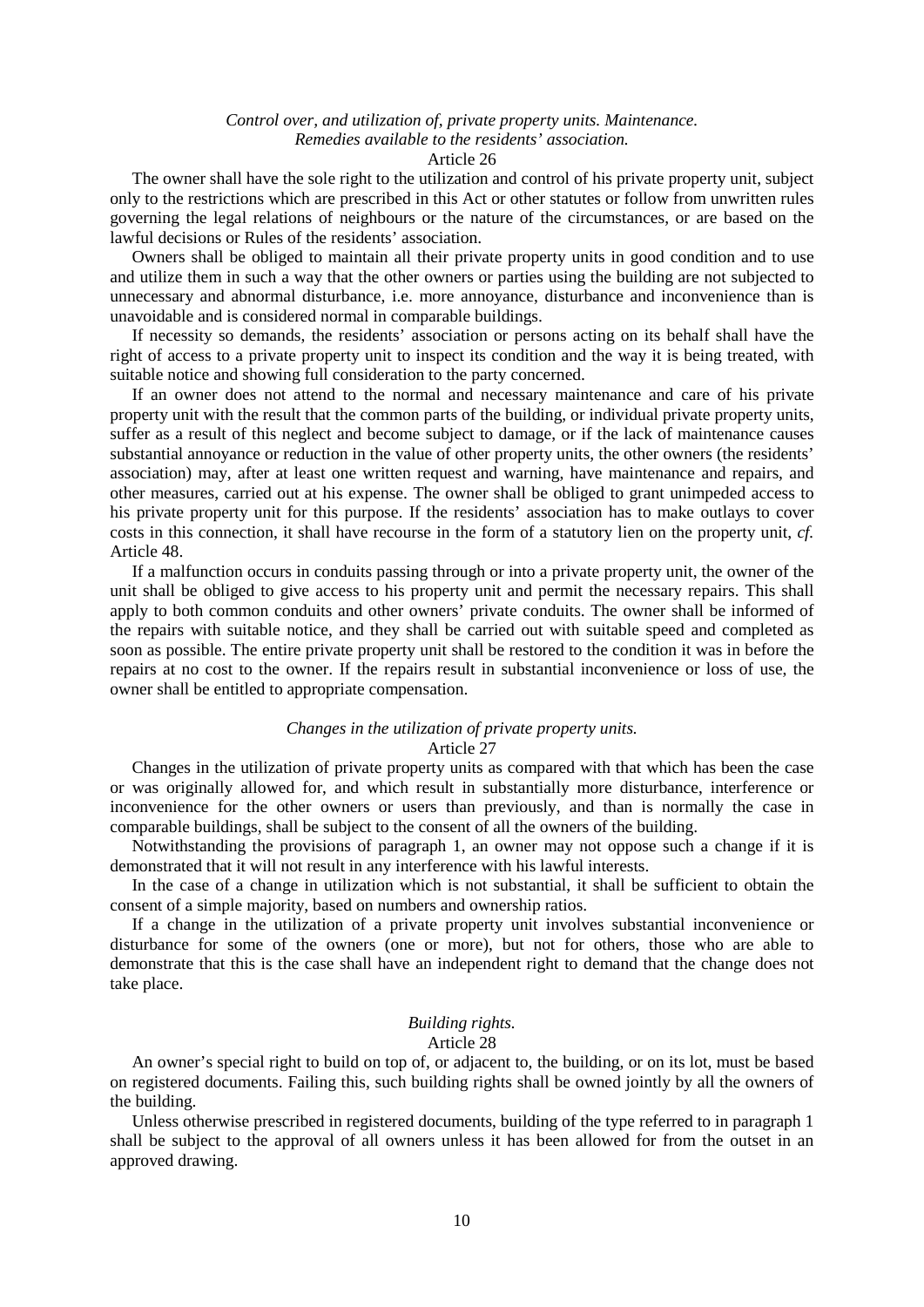## *Building according to approved drawings.* Article 29

If building is in conformity with approved drawings, and if the building rights are owned by a specific owner, *cf.* sentence 1 of paragraph 1 of Article 28, he may proceed with the work after receiving the necessary building permission providing he shows due consideration towards the other owners in carrying out the work and makes every effort to minimize the disturbance and inconvenience involved.

If building is in conformity with approved drawings, and if the building rights are owned jointly, work may be begun if at least 2/3 of the owners, in terms both of numbers and ownership ratios, give their consent.

## *Other building and modifications.* Article 30

In the case of building, modifications or development work which was not originally allowed for or shown on an approved drawing, work may not commence unless all the owners give their consent if it involves substantial modifications to the common parts, including the appearance of the building.

In the case of work which involves modifications to the common parts, outside or inside the building, which nevertheless can not be considered substantial, the consent of 2/3 of the owners, based both on numbers and ownership ratios, shall be sufficient.

In all cases, however, the consent of a simple majority based on ownership ratios shall be sufficient for minor modifications and renovations.

#### *Changes in the utilization of the common parts.* Article 31

The rules of Article 30 shall be applied, as appropriate, to changes in the utilization of common parts of parts thereof, even though they do not involve having work carried out, *cf.* also Article 19.

#### *Priority building rights. The right to compensation.*

## Article 32

All other things being equal, the owner of the larger part of the building shall have a priority right to build on top of, or adjacent to, the building, or on its lot, unless registered documents prescribe otherwise. If two or more owners own equally large parts which are the largest parts, then priority shall be established by the drawing of lots.

If an owner intends to exercise his priority right under paragraph 1, he shall, before work is begun, offer financial compensation to other owners who own the building rights with him; if no agreement can be reached, this shall be in accordance with an assessment made by court-appointed assessors.

If work is begun without compensation being offered, the other owners may demand that it be stopped.

## *Car parks.*

#### Article 33

Car parks on the lots of multi-owner buildings shall be common and undivided unless it is stated in registered documents that specific parking places pertain to specific private property units.

Undivided car parks may not be divided unless all the owners consent to this, in which case the necessary amendments to the declaration of division of ownership shall be made and registered.

#### [*Dogs and cats. Consent of all owners.*

## Article 33 *a*

 The keeping of dogs and cats in multi-owner buildings shall be subject to the consent of 2/3 of the owners who share a common entrance or staircase.

Where this is the case, the residents' association or section of a residents' association may, with the consent of 2/3 of the owners, grant either general permission for the keeping of dogs and/or cats, or permission for individual owners for specific animals. The residents' association may make such permission subject to conditions.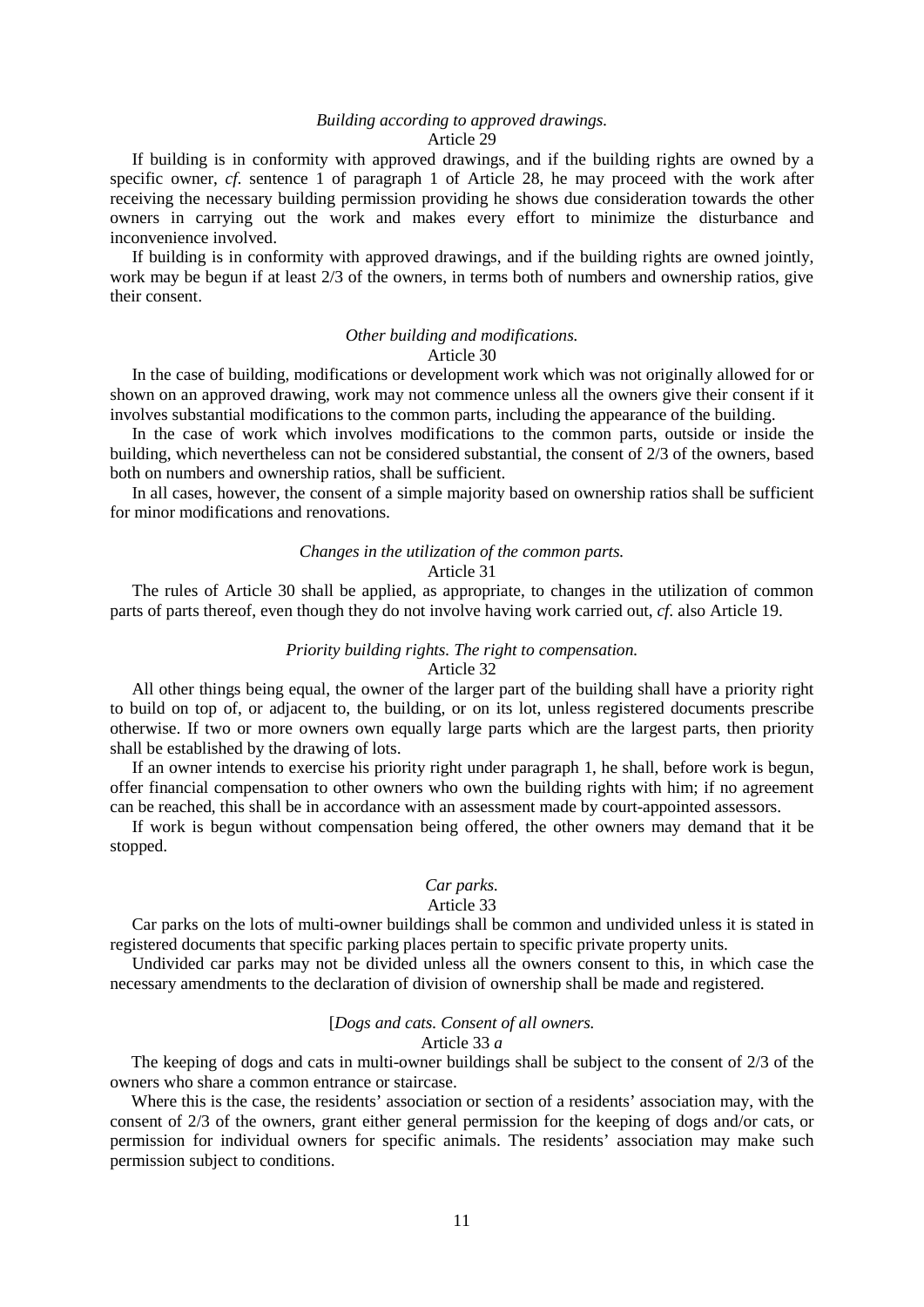Owners shall obtain the consent of other owners and receive permits for their animals according to the rules of the local authority in question, where applicable, before bringing the animal into the building. Owners shall provide the residents' association with a photocopy of the permit.

 The principle of equality shall be observed in the granting of permits under paragraph 1 of this Article, and discrimination between owners, who have equal rights in this matter, shall not be allowed.

 Consent shall be non-revokeable where no change takes place in the premises on which it was based, but in order for it to apply in good faith vis-à-vis later owners, it shall be necessary to register it.

 If consent has been granted for the keeping of dogs and cats in a multi-owner building in accordance with this Article, but an owner, or someone in his family, has an allergy to dogs or cats of so serious a nature as to render it unbearable for him/her to live in proximity to a guide dog or assistance dog, this being attested by medical evidence, the Housing Complaints Committee shall seek solutions after obtaining the opinion of allergy specialists and specialists in other fields, where appropriate.

Visits by dogs or cats for short periods shall be permitted if no one objects to them, but they shall not be allowed to stay overnight unless permission has been obtained in accordance with paragraph 1 or 2 of this Article.

These restrictions shall not apply in the case of an assistance dog, *cf.* Article 33 *d*.] 1) *1) Act No. 40/2011, Article 1.* 

## [*Consent not necessary.*

## Article 33 *b*

 When there is neither a common entrance nor a common staircase, *cf.* Article 33 *a*, the consent of other owners for the keeping of dogs and cats in the building shall not be necessary. This applies, for example, where the separate entrance for a flat is on the ground floor, or from common outdoor steps. This shall apply even where the ground plot is commonly owned and other common parts exist in the building. Where a common staircase is outdoors, and the entrances to flats are from a balcony, the consent of those owners whose access is via the staircase shall be required.

Before an animal is brought into the building, the owner shall inform the residents' association in writing of the fact that he or she keeps an animal and submit a photocopy of the licence from the relevant local authority, where appropriate.

The residents' association may impose restrictions on the keeping of dogs and cats in such a building, in its rules and decisions taken by a simple majority at residents' meetings, providing these are natural, relevant and based on considerations of equality.

 In the same way, a residents' association may prohibit the keeping of animals if it causes other residents substantial annoyance, disturbance and disruption and the owner of the animal refuses to remedy the situation.]<sup>1)</sup>

*1) Act No. 40/2011, Article 1.* 

## [*Common rules.*

#### Article 33 *c*

 The keeping of animals that are subject to registration and licensing requirements in multi-owner buildings as allowed for under Articles 33 *a* and 33 *b* shall be prohibited unless a licence for the animal has been issued by the local authority, where this applies.

 Dogs and cats may only be in the common parts of the building or on the commonly-owned ground plot when they are being taken to and from a privately-owned unit. They shall at all times be on a lead and under the care of a person who has complete control over them. The free and uncontrolled movement of dogs through the common parts or on the commonly-owned ground plot constitutes a serious violation, *cf.* paragraph 4 of this Article.

 A condition for keeping cats and dogs in multi-owner buildings is that the animals are properly kept and well treated. In addition, it shall be ensured in every way that they do not cause other inhabitants of the building annoyance, disturbance or inconvenience.

 If the owner of an animal fails substantially or repeatedly to meet his obligations and warnings have no effect, the residents' association may, by a decision according to item D of paragraph 1 of Article 41, revoke consent granted under Article 33 *a*, prohibit the keeping of the animal under Article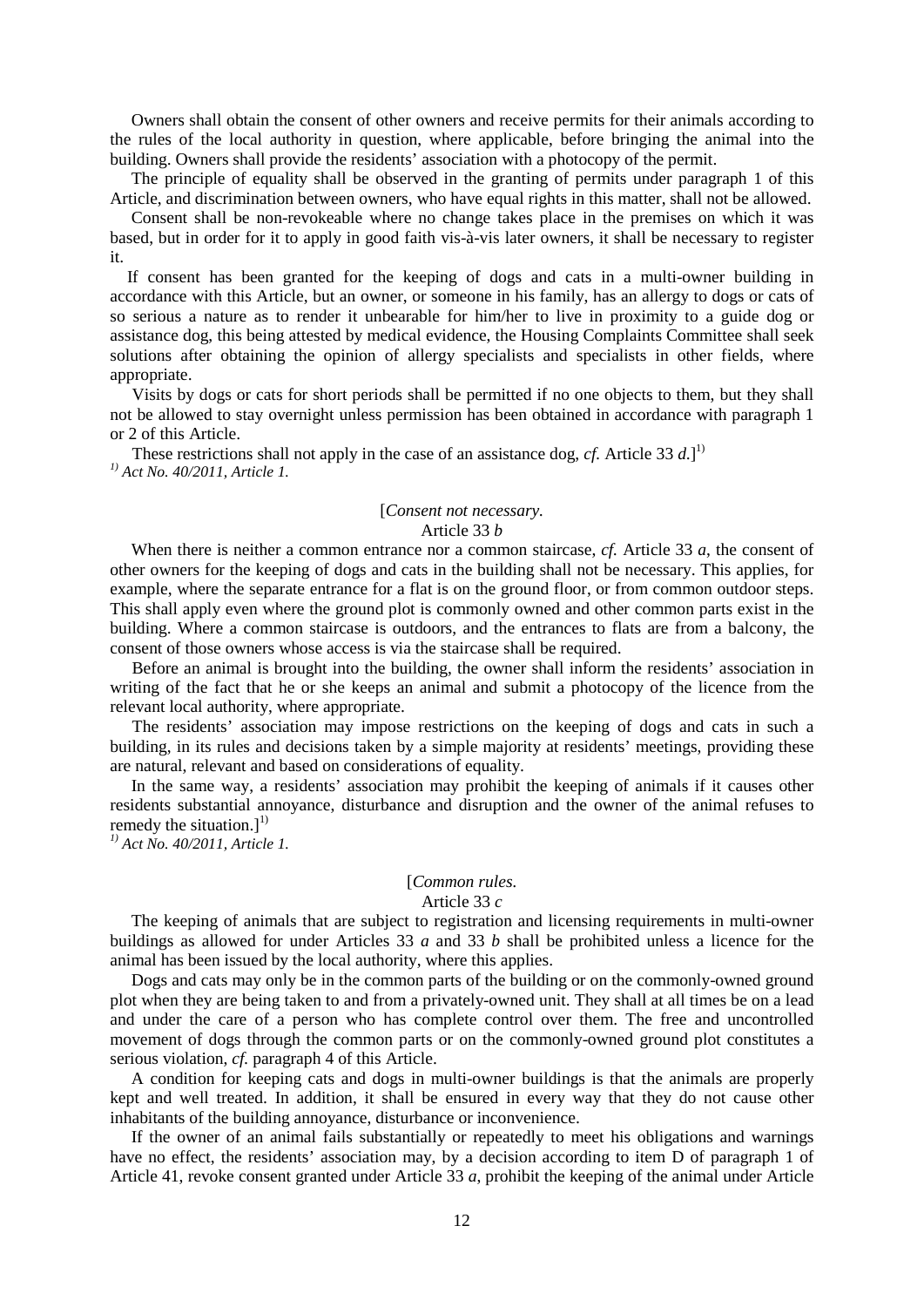33 *b* and oblige him to remove the animal from the building. If all else fails, gross or repeated violations may result in the residents' association applying the remedies provided for in Article 55 against the owner of the animal.] $^{1)}$ 

*1) Act No. 40/2011, Article 1.* 

# [*Guide dogs and assistance dogs.*

Article 33 d

 If an owner, or another permanent resident under his protection, is blind or disabled in another way with the result that he needs a specially-trained guide dog or assistance dog, he may keep such a dog irrespective of the guidelines and restrictions set forth in this Act.

 Such a dog shall be specially trained and registered as a guide or assistance dog, and specialist certificates confirming the necessity of the dog and the training it has received shall have been issued. Evidence of this shall be submitted to the residents' association together with information and directions concerning such dogs, the training they have received and how they are to be treated.

 The committee of the residents' association shall have a declaration registered stating that there is a guide or assistance dog in the building. The committee shall also mention this fact in declarations issued by the association in connection with the sale of flats.

 If an owner, or someone in his family, has such a serious allergy to dogs as to render living in proximity to a guide or assistance dog unbearable, and this is confirmed by medical evidence, the Housing Complaints Committee shall strive to find a solution after receiving the opinions of medical allergy specialists, the trainers of guide or assistance dogs and specialists in other fields, if  $n$ ecessary.]<sup>1)</sup>

*1) Act No. 40/2011, Article 1.*

## CHAPTER III **Further provisions on rights and obligations.** *Utilization of common parts.*

Article 34

The owner of a private property unit shall, together with and in association with other owners, have the right to utilize those parts of the multi-owner building which are jointly owned, and also the common lot and equipment.

This right extends to the common parts as a whole, and is restricted only by the interests and equally strong rights of the other owners; these restrictions are to be found in this Act and in the constitution and rules of the residents' association based on this Act.

The right to utilize the common parts does not depend on ownership ratios, and all owners shall have an equal right to utilization even though their ownership ratios are unequal.

## *Restrictions to the right of utilization.*

Article 35

Every owner and user shall be obliged to show fair and normal consideration towards other owners and users when utilizing the common parts and comply in all respects with the lawful rules and decisions of the residents' association concerning their use.

Owners and other users shall not be permitted to use common building space or lots for purposes other than those for which they are intended.

Owners and other users shall be obliged to treat common building space and lots, and also the common furnishings and equipment of the building, properly and cleanly, and in particular to ensure that their conduct does not cause inconvenience and disturbance to other people in the building.

Individual owners may not be given additional and special rights to utilize the common parts over and above those of other owners unless all the owners consent to this.

#### *Owners' rights to dispose of the common parts.*

## Article 36

No owner may independently make any modifications to the common parts or take over a specific part thereof for his private use. An owner may not acquire special rights (rights of ownership or additional rights of use) to the common parts on the basis of custom and usage.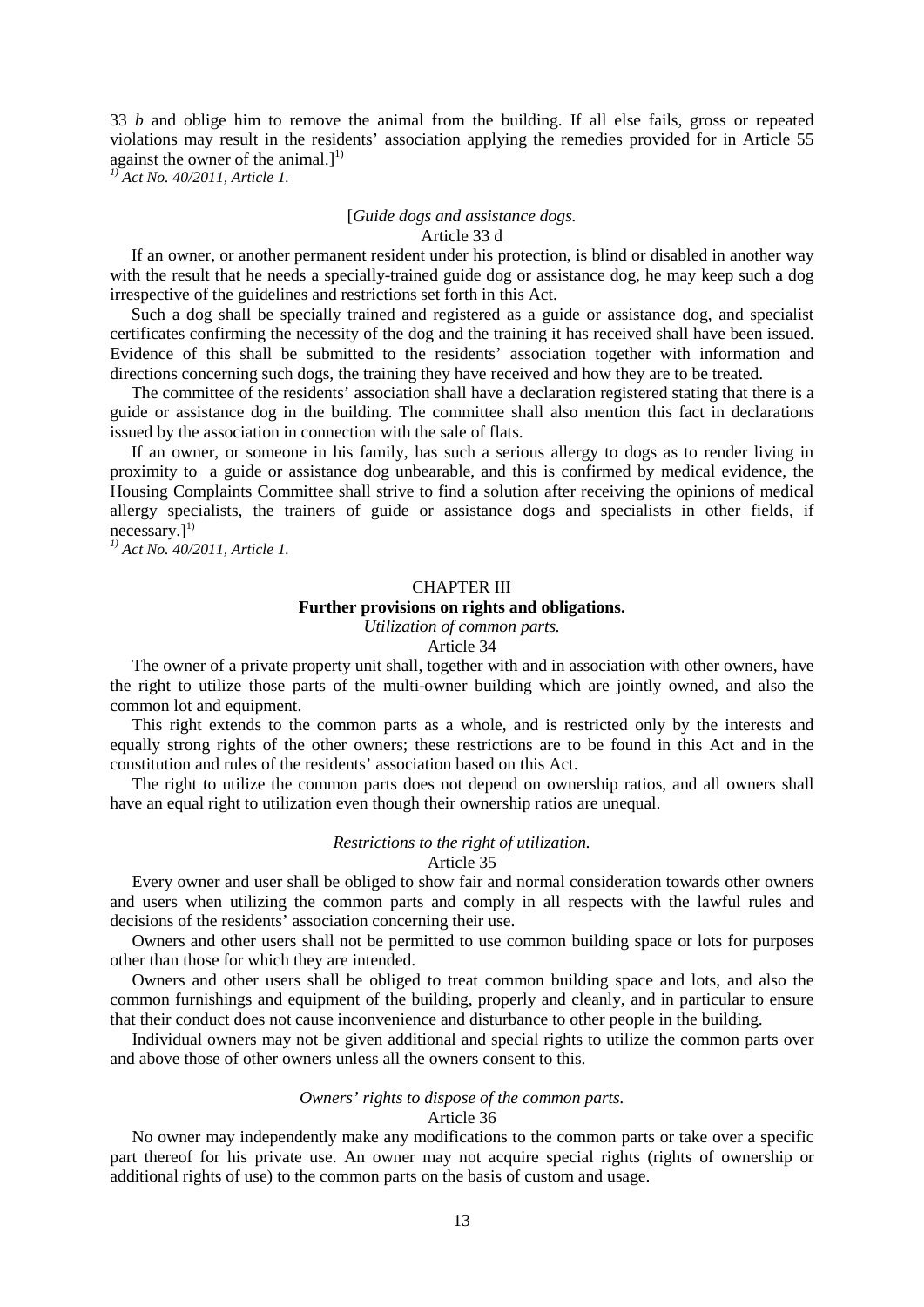An individual owner may not, acting independently, take decisions or take measures concerning the common parts or matters of common interest unless the conditions of Articles 37 and 38 apply.

## *Measures to prevent damage.*

## Article 37

Owners may take urgent measures in order to prevent impending damage to the common parts or individual private property units without waiting for a joint decision by the residents' association or its committee, where appropriate. They shall, as far as possible, ensure that such measures are not more extensive and more expensive than the need demands, and the expense shall then be considered joint.

Owners may also take measures regarding the common parts which are prescribed by law and which may not be postponed, *cf.* paragraph 1.

#### *Necessary maintenance. Failure to act by the residents' association.* Article 38

Owners may have necessary repairs made to the common parts at the expense of all the owners if the common parts, or private property units, are suffering damage due to neglect regarding maintenance and it has not proved possible, despite appeals and requests, to have the residents' association or other owners act together and take action in the matter.

Before work begins, the owner concerned shall always acquire proof of the necessity of the repairs, their extent and the expense involved, and other matters which may be of importance. Repairs shall then be carried out on that basis, insubstantial and unavoidable deviations being of on consequence.

Expenses in connection with the preparation of such repairs and their execution shall be treated as joint expenses under this Act.

#### *General rules on decision-making.*

## Article 39

All owners concerned shall have an undiminished right to be involved in and take part in all decisions concerning the common parts, both inside and outside the building, and matters of common interest concerning the common parts directly and indirectly.

The right of decision under paragraph 1 shall apply, i.a., to arrangements, organization, appearance, extensions, modifications, development work of all kinds, renovations, maintenance, operations, disposal by contract, the utilization of common parts and private property units and the setting of rules pertaining thereto.

In the case of common parts of some owners, but not all, *cf.* Article 7, it shall be sufficient that those concerned be involved in a decision, unless it concerns matters or development work which also affects the interests of the others, even though they bear no obligation regarding payment, e.g. matters concerning the appearance of the common parts.

Joint decisions shall be taken at joint meetings of the owners (a residents' meeting); however, the committee of the residents' association may take certain decisions on behalf of the owners which shall be binding on them, *cf.* Articles 69 and 70. Moreover, in certain instances, *cf.* Articles 37 and 38, individual owners shall have the right to take measures which are binding on the others even though they have not been discussed by a meeting.

## *Remedies available to an owner if he is not consulted on a decision.*

## Article 40

If an owner is not invited in the manner prescribed by this Act to a residents' meeting at which a decision is taken regarding matters of common interest, he shall not be bound by the decisions taken at that meeting, *cf.* however, paragraph 3.

If a decision is taken regarding a joint undertaking, he may demand that it be stopped and refuse to pay a share of the cost of the undertaking until a lawful decision is taken. The owner shall make his opposition known without unreasonable delay and as soon as there is an occasion to so.

If the owner attends the meeting without being invited, or despite unsatisfactory notice, he may not invoke flaws in the notice of the meeting, and the decisions taken by the meeting shall then be binding on him.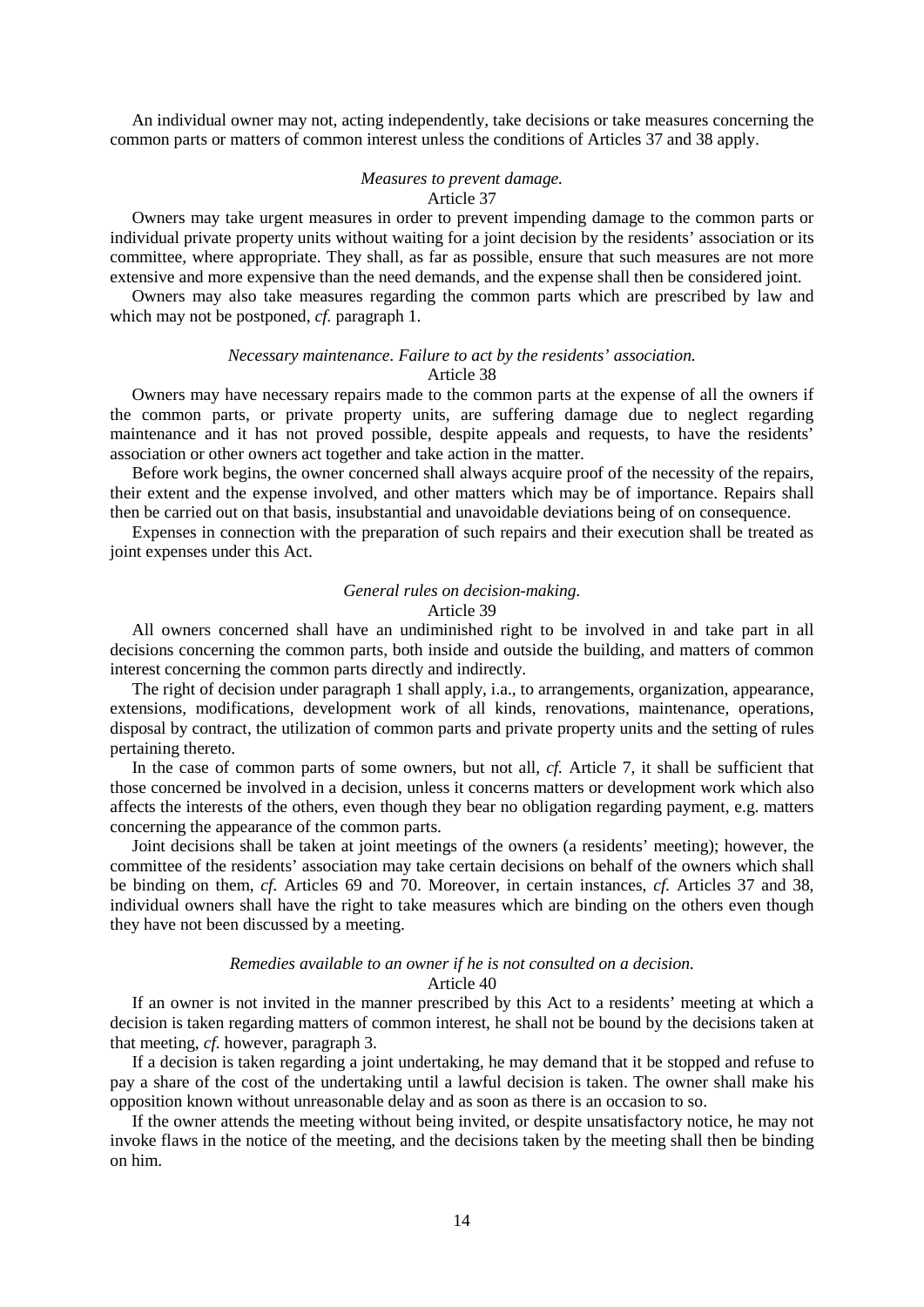The residents' association shall rectify or confirm a decision which is flawed in this respect at a second meeting, which shall be held as soon as possible. If this is done, the decision shall be binding on the owner concerned, and he shall be obliged to pay a share of the expenses.

Notwithstanding the provisions of paragraphs 1 and 2, in the case of other insubstantial flaws in the notice of a meeting, or in a meeting, the owner may not refuse to make a payment if a decision has been taken regarding an urgent undertaking, e.g. necessary maintenance, or if it is evident that his presence at the meeting, his statement of his point of view and his vote would not have made any difference to the conclusion and the decision, e.g. if the overwhelming majority of the owners were present at the meeting and voted in support of the decision.

## *Rules on decision-making.*

## Article 41

The following rules shall apply to the taking of decisions regarding matters of common interest in multi-owner buildings, *cf.* Article 39:

- A. The consent of all the owners shall be necessary for decisions regarding the following:
	- 1. Amendments to a registered declaration of division of ownership and ownership ratios, *cf.* Article 18.
	- 2. The disposal of a substantial part of the common parts, *cf.* paragraph 1 of Article 19.
	- 3. The sale of private property units to external parties, *cf.* paragraph 2 of Article 21.
	- 4. The permanent division of a private property unit into more than one unit, *cf.* paragraph 3 of Article 21.
	- 5. Substantial changes in the utilization of a private property unit, *cf.* paragraph 1 of Article 27.
	- 6. Building, development work and renovations which result in substantial modifications to the common parts, *cf.* paragraph 2 of Article 38 and paragraph 1 of Article 30.
	- 7. Substantial changes in the utilization and use of the common parts, *cf.* Article 31.
	- 8. The division of car parks, *cf.* Article 33.
	- 9. Special additional rights of individual owners to use the common parts, *cf.* paragraph 4 of Article 35.
	- 10. Greater and more extensive limitations to the owners' rights of disposal and utilization of their private property units than are prescribed in this Act or follow from the nature of the circumstances, *cf.* paragraph 3 of Article 57.
	- 11. Highly unusual and expensive equipment and other items which are not normally found in comparable buildings.
	- 12. On measures and decisions which do not concern the common parts and matters of common interest, but concerning which the owners consider it desirable that they should be involved together and decide jointly.

 $13^{11}$ 

- B. The consent of 2/3 of the owners, based both on numbers and on ownership shares, shall be necessary for decisions regarding the following:
	- 1. The sale or rental of insubstantial parts of the common parts, *cf.* paragraph 2 of Article 19.
	- 2. The building of an extension in conformity with an approved drawing, *cf.* paragraph 2 of Article 29.
	- 3. Building construction and renovations which do not substantially alter the common parts, *cf.* paragraph 2 of Article 30.
	- 4. Insubstantial changes to the utilization of the common parts, *cf.* paragraph 2 of Article 30 and Article 31.
	- 5. Embarking on repairs to the common parts due to negligence on the part of an owner, *cf.* paragraph 4 of Article 26.
	- 6. Prohibiting owners and users who have committed offences from residing in, or utilizing, private property units and having them move out and sell their property, *cf.* Article 55.
	- 7. The Adoption of special residents' associations' constitutions, *cf.* Article 75, except in the case of matters for which the consent of all owners is required.
	- 8. Derogations from the rules on the division of joint expenses, *cf.* Article 46.
	- 9. Renovations, alternations and innovations which are substantially greater in scope and substantially more expensive and extensive than ordinary and necessary maintenance.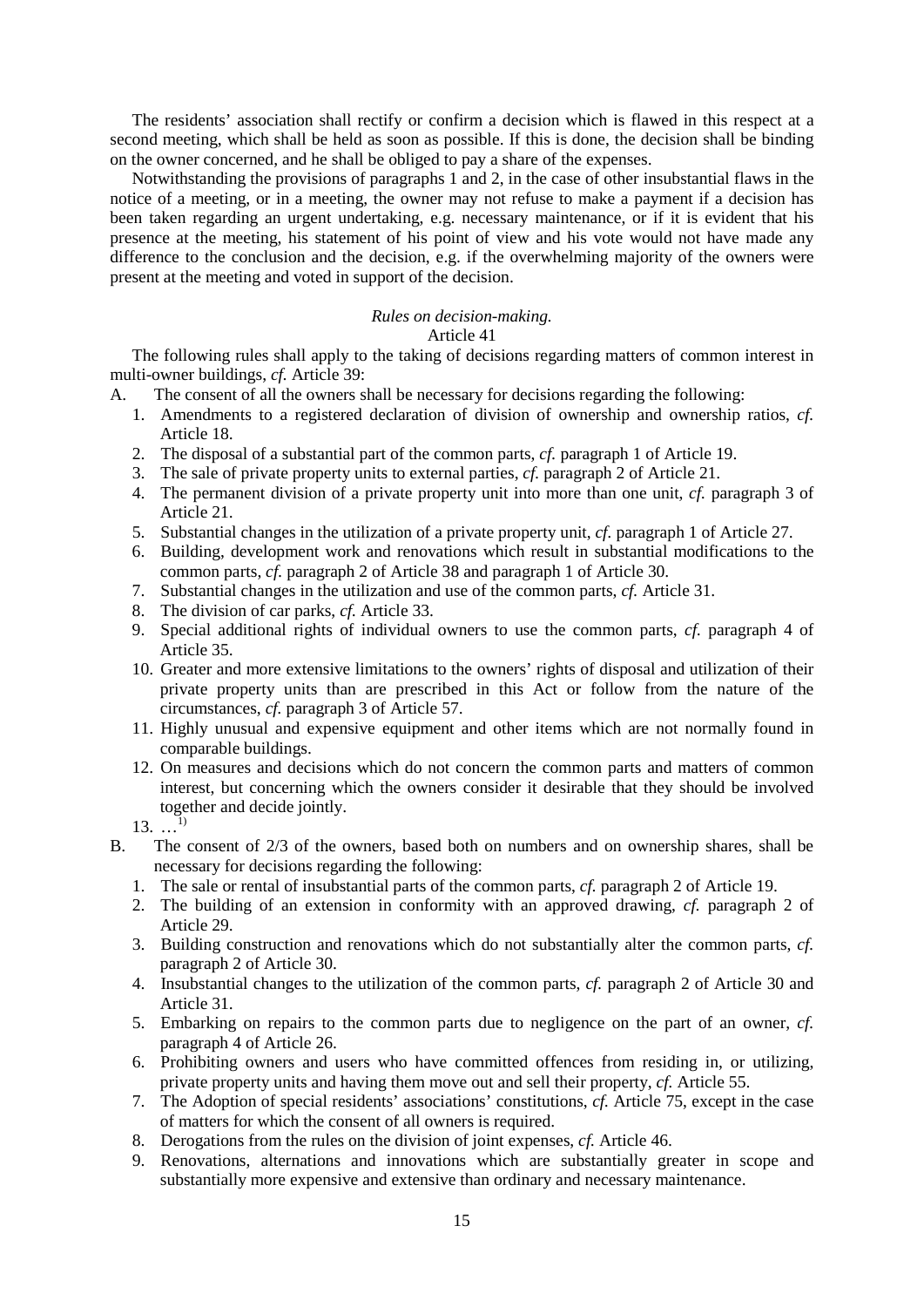- [10. Whether dogs and/or cats may be kept in the house, *cf.* Article 33 a.]<sup>1)</sup>
- C. The consent of a simply majority of the owners at a residents' meeting, based both on numbers and ownership ratios, shall be necessary for decisions regarding the following:
	- 1. The approval and setting of the residents' association rules, *cf.* Article 74.
	- 2. The transfer of property between owners of parts of private ownership units, *cf.* paragraph 1 of Article 23.
	- 3. An insubstantial change in the utilization of a private property unit, *cf.* paragraph 3 of Article 27.
	- 4. Work which is paid for in equal shares, and operational and administrative matters, *cf.* Section B of Article 45.
	- 5. The election of the committee of the residents' association and those who are to fill other positions on its behalf.
- D. The consent of a simple majority of the owners at a lawfully-called residents' meeting, based on ownership ratios, shall be sufficient for all decisions other than those listed in Sections A–C above.
- E. A minority of the owners, which shall nevertheless constitute a minimum of ¼, based either on numbers or ownership rations, may demand:
	- 1. That a fund be established for the building in order to meet joint costs, *cf.* Article 49.
	- 2. That the residents' association's auditor shall be a chartered accountant, *cf.* Article 73.
	- 3. That a residents' meeting be held on specific matters, *cf.* item 2 of paragraph 1 of Article 60.

If a demands concerning any of the above matters are presented by the required number of owners, the residents' association, other owners and the committee of the residents' association shall be obliged to comply with them and act upon them.

*1) Act No. 40/2011, Article 2.* 

#### *Attendance requirement at meetings.*

## Article 42

A residents' meeting may take decisions in accordance with Sections C, D and E of Article 41 irrespective of the attendance, providing that the meeting has been lawfully called.

In the case of decisions covered by Section B of Article 41, at least half of the owners, based both on numbers and ownership ratios, must attend the meeting and the required majority of them must vote in support of the proposal.

If the attendance is insufficient in terms of paragraph 2, yet a proposal is nevertheless approved with 2/3 of the votes at the meeting, based both on numbers and ownership ratios, then a new meeting shall be held within 14 days and the proposal shall be submitted to it. That meeting may take a decision irrespective of the attendance of the meeting, and if the proposal receives the required  $(2/3)$ majority at the meeting, it shall be considered as passed.

## *Joint expenses.*

## Article 43

Joint expenses consists of:

- 1. All expenses, of any description whatsoever, which concern the common parts of the multiowner building, both inside and outside, its common lot and joint equipment and conduits, which result from lawful decisions by the committee of the residents' association, a general meeting of the association and the measures which individual owners have the authority to take.
- 2. Public taxes which are levied on the building as a whole, and also charges in connection with water, heat and electricity.
- 3. Damages, both within a contractual relationship and out of contract, which the residents' association is made to pay, and damage to private property units or other parties' private property due to malfunctions or neglect of maintenance of the common parts or joint equipment, *cf.* Article 52.

In addition to the expense items named specifically in paragraph 1, joint expenses shall include the construction of extensions, alterations, renovations, replacements, maintenance, repairs, care, cleaning, operation, administration of the building, insurance premiums, etc.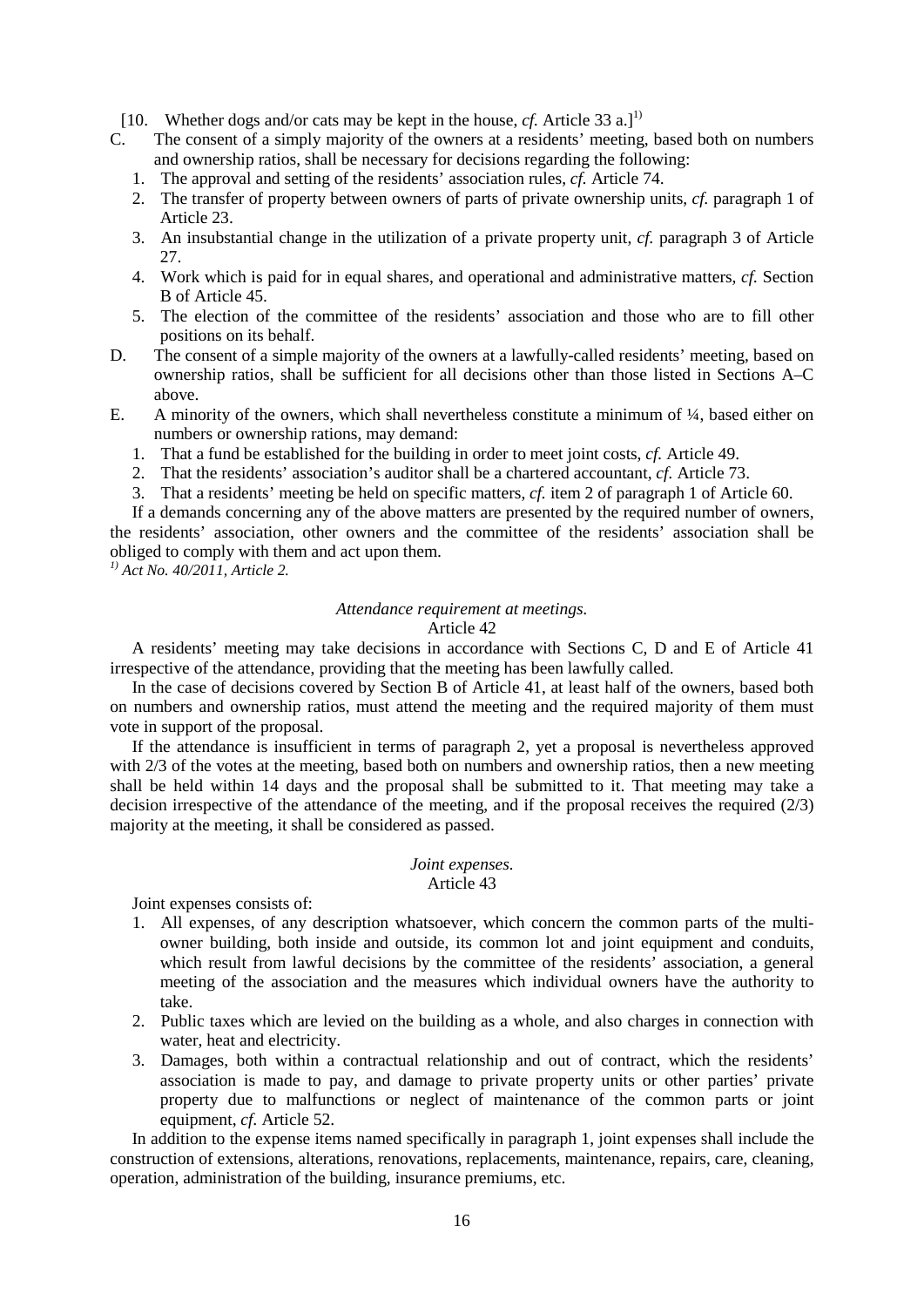## *Joint expenses of some, or of all the owners.*

## Article 44

Joint expenses under Article 43 shall be shared by all the owners, though in some exceptional cases they may be shared by some, but not all, of the owners, *cf.* Article 7.

## *Rules on the division of joint expenses.*

## Article 45

Joint expenses shall be shared between the owners concerned according to the following rules:

- A. All joint expenses, of any description whatsoever, which do not unequivocally fall under sections B and C below, shall be divided between the owners according to their ownership ratios in the relevant common parts.
- B. The following expenses shall be divided and paid in equal shares:
	- 1. Expenses in connection with the construction, maintenance and operation of common, undivided car parks, and similar expenses in connection with driveways.
	- 2. Maintenance and operation expenses in connection with common laundries, including the purchase price and maintenance costs of shared equipment.
	- 3. The maintenance and operating expenses in connection with lifts.
	- 4. The purchase price and maintenance of door telephones, television and radio systems, aerials, post-boxes, name plates and other items of which the owners make equal use and from which they derive similar benefit.
	- 5. All joint operating expenses, e.g. of electricity, heat and water in the common parts and the care of the joint building space and the lot.
	- 6. Expenses in connection with the administration of the building and the auditing of the accounts.
	- 7. Joint subscription fees and membership fees.
- C. Expenses, no matter of what type, shall, however, always be shared in accordance with the use made by the owners if it is possible to measure the use made by each and every one in an unequivocal manner.

#### *Derogation from the rules on the division of expenses.* Article 46

If the utilization of a private property unit, or a change in the utilization, or the furnishings and equipment in it, results in special or additional joint expenses, a meeting of the residents' association may decide that the owner of the unit shall pay a proportionally higher share of the joint expenses than is specified in Article 45.

Derogations may also be made from the provisions of Article 45 in the case of buildings which consist to some extent or in their entirety of premises for purposes other than dwelling, e.g. mixed dwelling and business premises, or purely business premises.

Authorization to derogate shall be conditional on the rules of Article 45 on the division of expenses being inappropriate and unfair to one or more of the owners. In such cases, other rules and points of view may be taken as the basis for the division of joint expenses, e.g. taking greater account of differences in the use made by the individual owners and their benefit and degree of utilization.

Decisions under paragraphs 1 and 2 shall be taken at a residents' meeting, and the approval of 2/3 of the owners, based both on numbers and ownership ratios, shall be required for their adoption. If the new division of expenses is intended to have general validity and to apply permanently in the future, a declaration concerning it shall be registered.

If an owner demonstrates that a division of expenses according to the prescriptions of Article 45 is unnatural and unfair towards him, and the residents' association does not act on his demand for a rectification, *cf.* paragraphs 2–4, or if the decision of a meeting on this point results in an unacceptable conclusion, the owner may demand the invalidation of the division of expenses and the recognition of another which is fairer and more natural on the basis of the views referred to in paragraph 3.

Owners shall present their objections and demands under paragraph 5 to the residents' association as soon as the situation arises. The deadline for initiating legal proceedings shall be three months from the date that the residents' association takes a final decision on the matter. If an owner does not initiate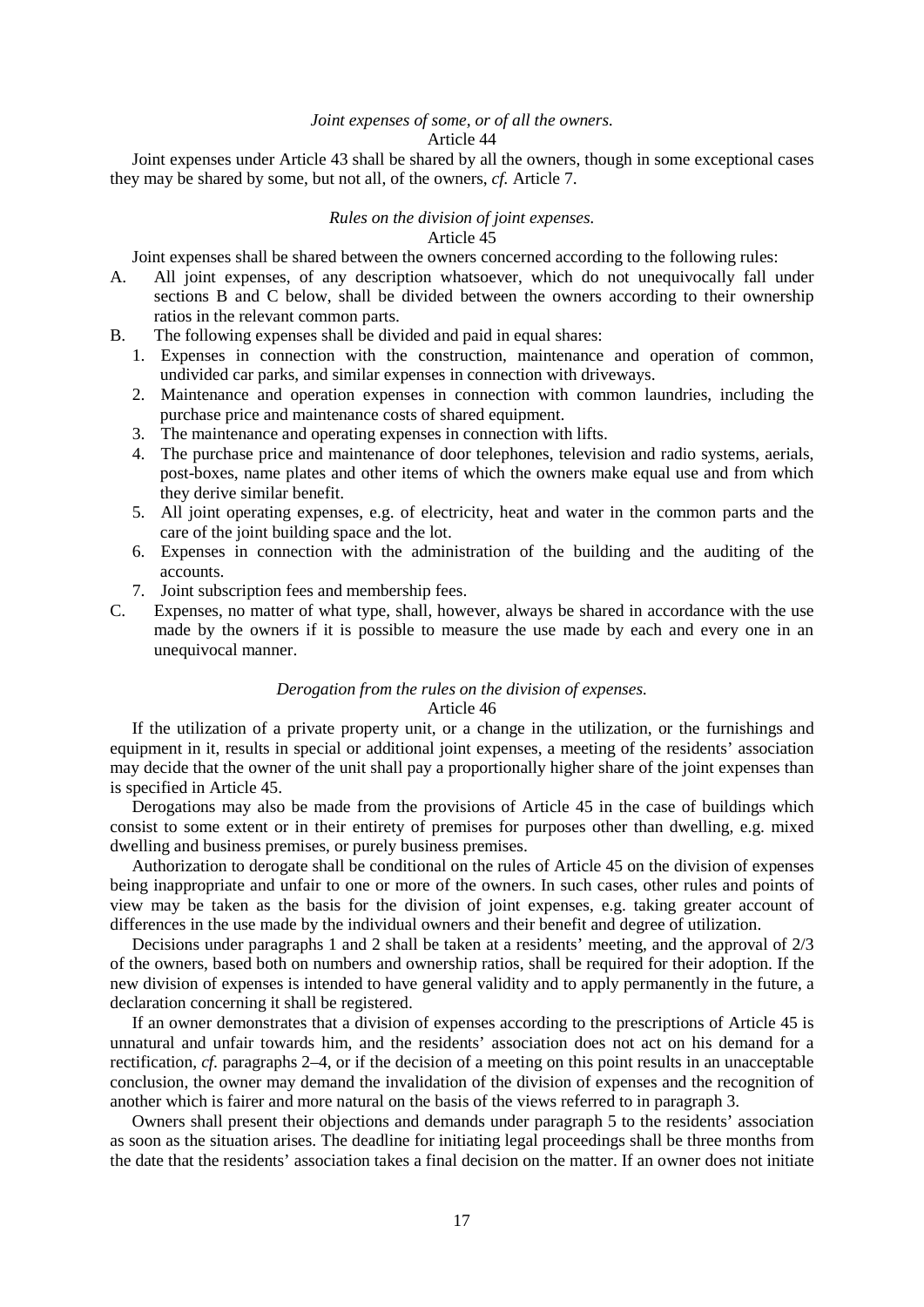proceedings before the deadline expires, he shall be regarded as accepting the decision and shall be bound by it.

The deadline for initiating proceedings under paragraph 6 shall not apply if the proceedings are initiated by the residents' association against an owner to recover his share of the expenses referred to; in such a case the owner may present all his views and demands regarding the division of the expenses even though the deadline may have expired.

## *Obligation to pay joint expenses.*

## Article 47

The obligation to pay a private property unit's share of the joint expenses shall apply to the party who is the owner of the unit at any given time.

If property in a multi-owner building is sold, the seller shall inform the residents' association in a demonstrable manner of the change of ownership without unreasonable delay.

The party who is the registered owner at any given time shall be responsible towards the residents' association for the share in the joint expenses, and the residents' association shall have the right to direct its demands to him unless a change of ownership has been reported to the association and there is no doubt that a new owner has taken over the rights and obligations.

## *Statutory liens.*

#### Article 48

If an owner does not pay his share of the joint expenses, including contributions to the joint residents' association's fund, then the residents' association or the other owners shall acquire a statutory lien on his share of the property as a security for the claim. The lien shall also cover interest and collection costs in connection with the claim, where these apply.

This statutory lien shall take priority over both older and subsequent contractual liens and liens made in enforcement of judgements, and also over other subsequent statutory liens.

The lien shall be established when payments are made by the residents' association or the other owners, or, in case of arrears, on the due dates of the contribution to the residents' association's fund.

The statutory lien shall expire if it is not followed up by a legal action or claimed at a sale in execution within one year of its establishment. Out-of-court recognition by the owner shall not be sufficient to revoke expiry.

# *The residents' association's fund and contribution to it.*

## Article 49

A residents' association's fund shall be established in order to bear the costs of joint expenses if a minimum of ¼ of the owners, based either on numbers or ownership ratios, so demand.

The annual general meeting of the residents' association shall determine the contribution to the fund for the coming year on the basis of an estimate of joint expenses (an estimate of operation costs and the costs of new projects) for the year. The residents' association's fund may be both an operation fund and a development fund, according to further rules set by a residents' meeting. Contribution to the residents' association's fund shall be paid each month on the 1<sup>st</sup> day of each month, unless a residents' meeting or the committee decides otherwise.

Contributions to the fund shall be determined and divided according to the rules of Article 45 on the division of joint expenses. The owners may not, however, invoke minor deviations from this, which shall be evened out when the accounts of the residents' association are balanced for the year as a whole.

## *Maintenance of private property units. Individual expenses.*

## Article 50

Owners shall be in charge of, and pay for, all maintenance and operation of their private property units, including the equipment, devices and conduits pertaining thereto, *cf.* Articles 4 and 5. All such expenses, of any description whatsoever, shall be considered individual expenses.

Article 26 specifies remedies available to the residents' association and the other owners in connection concerning failure by owners to carry out the necessary maintenance of their private property units.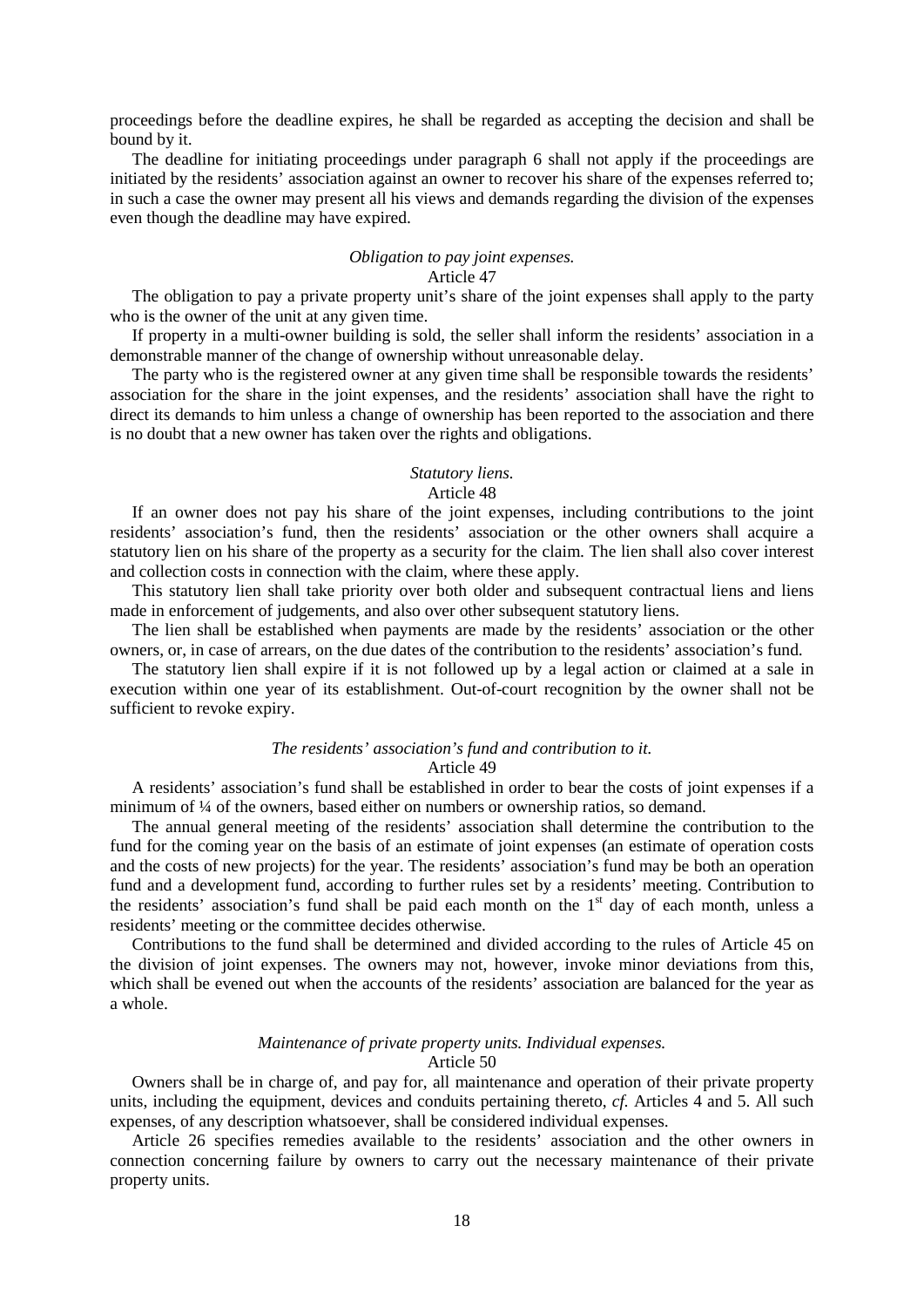#### *Tortious liability of owners.* Article 51

The owner of a private property unit shall be liable towards other owners of the building and parties entitled to use it for a financial damage which occurs to their property and results from:

- 1. Failure to maintain the private property unit, its equipment and conduits.
- 2. Mistakes in its treatment and maintenance.
- 3. A malfunction in the equipment of the private property unit and its conduits, even though the owner can not be blamed for it.

Tortious liability under paragraph 1 shall also apply to consequential damage, such as the loss of use.

## *Tortious liability of the residents' association.*

## Article 52

The residents' association shall be liable towards individual owners and parties entitled to use in the same manner as is stated in paragraphs 1 and 2 of Article 51 when loss results from:

- 1. Failure to maintain the common parts, their equipment and conduits.
- 2. Mistakes in their treatment and maintenance.
- 3. A malfunction in the equipment of the common parts and common conduits, even though no party for whom the residents' association is responsible can be blamed for it.

#### *Insurance.*

#### Article 53

The owners and the residents' association shall at all times purchase and hold insurance policies according to the opportunities available in order to meet liabilities and risks under Articles 51 and 52.

If a residents' meeting so agrees by a simple majority of votes cast, based on ownership ratios, such insurance shall be purchased for the entire multi-owner building, i.e. for all private property units and the common parts.

## *External liability of owners.*

## Article 54

The external liability of the owners as regards joint obligations and undertakings towards those who hold claims against the resident' association shall be personal (extending to all their property), and they shall be jointly and severally liable (in solidum).

The owners' liability shall also be direct, but before bringing a claim against an individual owner, the holder of the claim shall first attempt to have it paid by the residents' association. If no payment is obtained, despite attempts at collection, within 30 days of the beginning of such attempts, the holder of the claim may seek satisfaction of the entire claim from one or more of the owners.

A judgement against the residents' association shall be enforceable against individual owners if they had an opportunity to defend their rights and express their views during the conduct of the legal action.

If an owner had discharged his joint financial undertaking, he shall acquire a right of recourse against the residents' association or the other owners in proportion to their shares in the relevant expense following the deduction of his share. This right of recourse shall include a statutory lien on the ownership shares of the others in the same manner as is described in Article 48.

## *Remedies available to the residents' association in the event of non-performance and violation by an owner.* Article 55

If an owner, or other inhabitant of the building or party entitled to use is guilty of gross or repeated violation of his obligations towards the residents' association or one or more of the owners, the residents' association may, by a decision under item 6 of Section B of Article 41, prohibit the residence and presence of the offender in the building, oblige him to move and demand that he sell his ownership share.

Before resorting to measures under paragraph 1, the residents' association shall, at least once, appeal to the offender to mend his ways and warn him of the consequences if he fails to comply with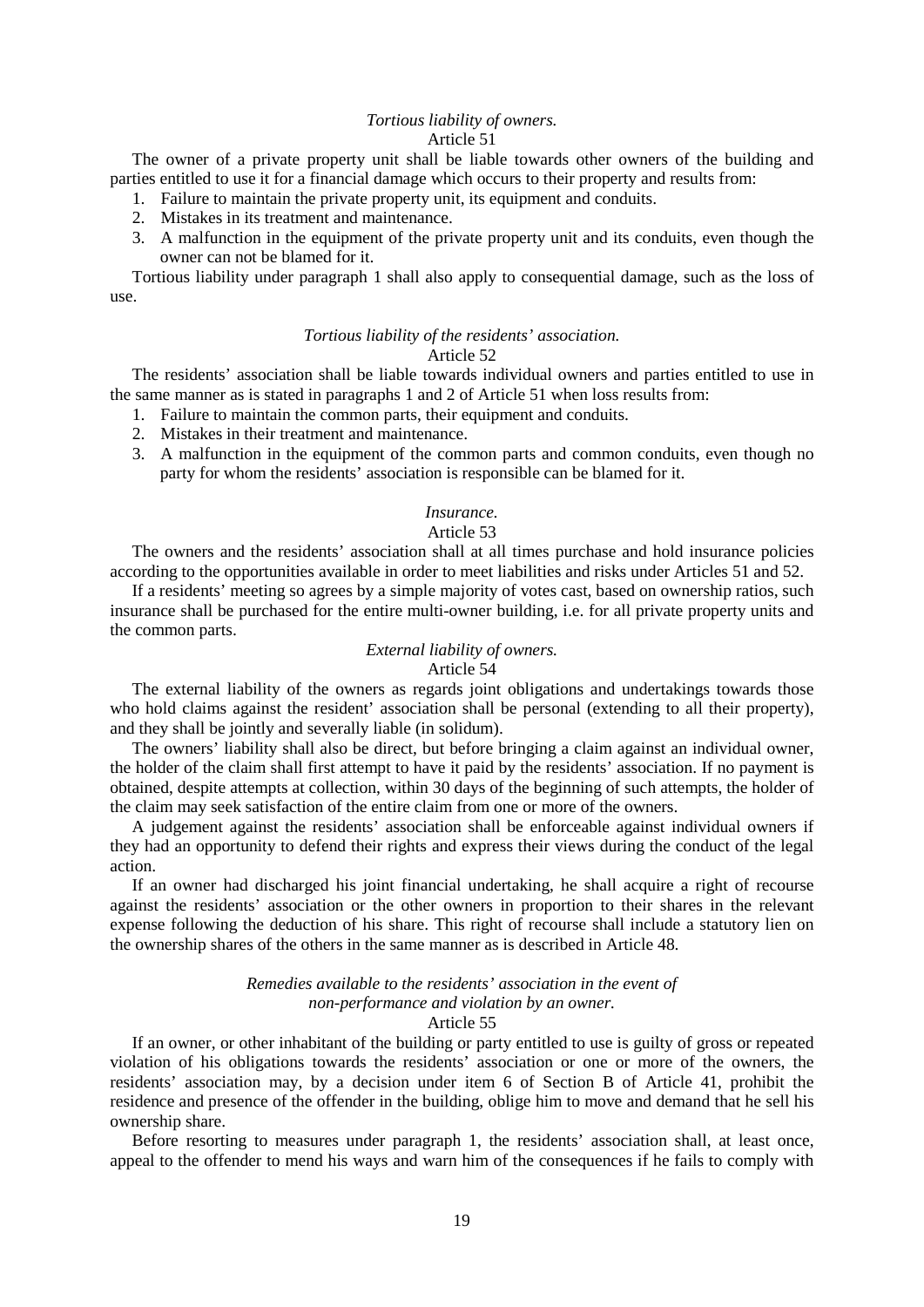this appeal. Whether further measures are lawful shall depend on such a warning, which shall be in writing and sent in a verifiable manner, having been given and sent, and not having produced results.

If the offender does not heed the warning under paragraph 2, the residents' association may prohibit his residence and presence in the building and order him to move out with notice which shall not normally be shorter than one month. The notice period may, however, be shorter if the nature of the offender's violations, or his reaction to the warning or other pressing circumstances, render it impossible to defer taking measures.

In the same way, the residents' association may demand that the offender sell his share of the property as soon as possible. He shall be given a reasonable period in which to do this, though generally not longer than three months.

If the offender does not comply with the demands of the residents' association under paragraphs 3 and 4, it may have them enforced through prosecution at law and, according to the circumstances, and injunction and/or eviction without a judgement having been delivered. On the basis of a judgement concerning the obligation of the offender to sell his property, the residents' association may demand that it be sold by compulsory auction under the Act No. 90/1991, *cf.* paragraph 3 of Article 8 of that Act.

If a violation or disturbance mainly or solely affects a single owner, or a few owners, and the residents' association is unwilling to apply the remedies prescribed in the above paragraphs of this Article, those (one or more) whose rights are violated may, without the involvement of the residents' association, take action against the offender and apply and enforce the remedies prescribed above.

#### CHAPTER IV

## **Residents' associations.**

*Residents' associations and membership thereof.*

## Article 56

Residents' associations exist in all multi-owner buildings under this Act, *cf.* paragraph 3 of Article 10, and it is not necessary to establish them specifically and formally.

All the owners, and only the owners, shall be members of the residents' association of the relevant multi-owner building, *cf.* Article 74. The right and obligation to participate in the residents' association shall be indissolubly linked to the right of ownership of the individual property units. No owner may refuse to take part in a residents' association or resign from it except by selling his property unit.

#### *Role, purpose and area of competence.* Article 57

The role and purpose of residents' associations is principally to see to the preservation, maintenance, improvement and operation of the common parts so that they best serve the joint requirements of the owners, and to promote and follow up these aims through a constitution, rules and decisions so that the utilization of the building, both of the privately property units and the common parts, is at all times normal and that properties retain their value.

The area of competence of a residents' association shall be limited to the common parts and decisions which concern them and are necessary in connection with the common parts and the joint interests of the owners.

A residents' association may not take decisions against the will of an owner which involve greater and more extensive restrictions on his right to dispose of and control his private property unit than are prescribed in this Act or by the nature of the circumstances.

## *General meetings. Attendance.*

Article 58

Supreme power in the affairs of the residents' association shall reside with its general meetings (residents' meetings).

All members, and their spouses and cohabitees, shall have the right to attend meetings. A spouse or cohabitee may exercise a member's right to vote at a meeting without a special instrument of proxy.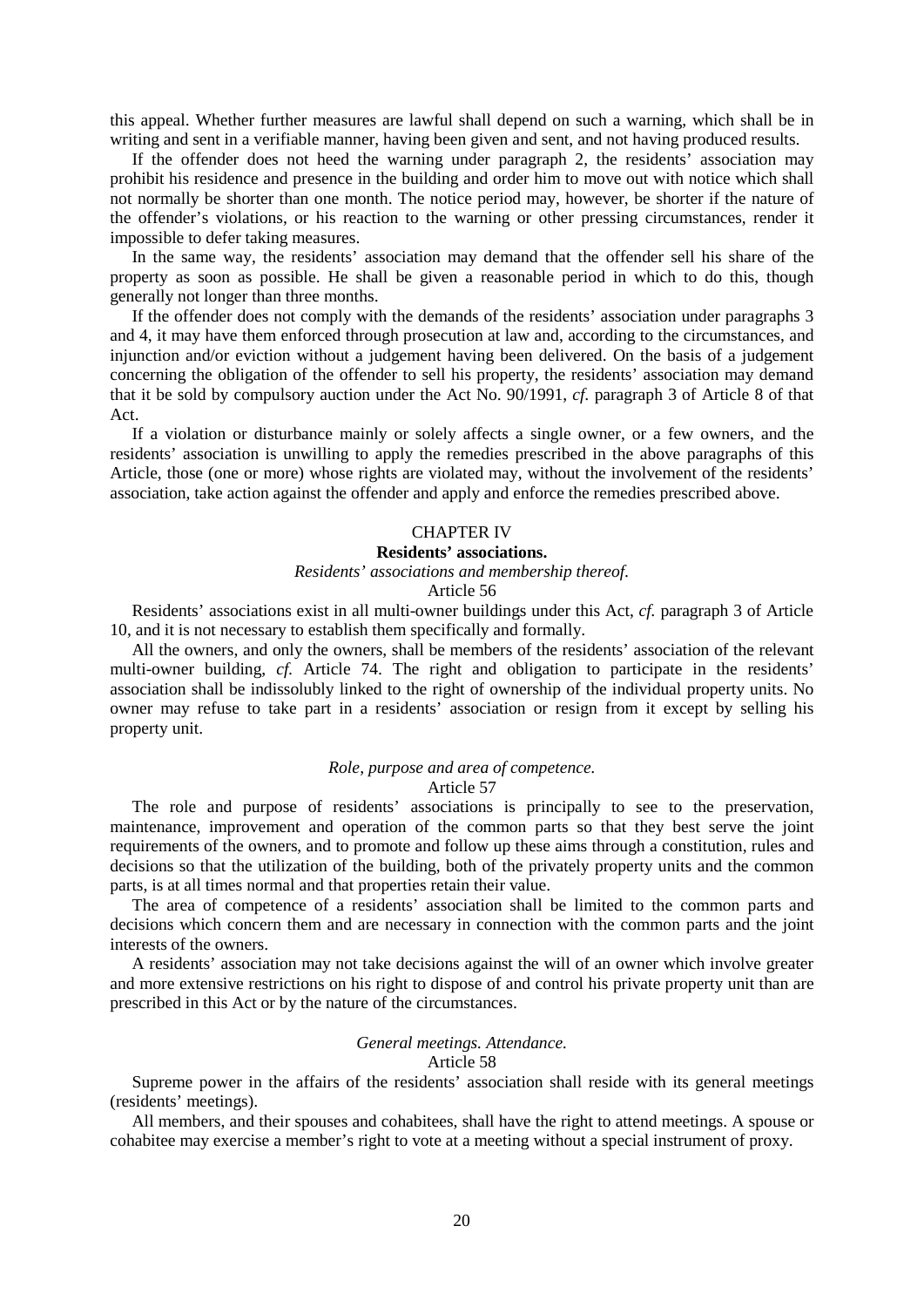A member may authorize any legally competent person to attend a meeting and vote. At the meeting, the proxy shall present a written and dated instrument of proxy. Such instruments of proxy may be revoked at any time.

The meeting may authorize tenants in the building, and others who may have interests to defend, to attend meetings and to address them, but may not grant them the right to make proposals or to vote.

Members of the committee, the manager and the caretaker shall be obliged to attend meetings unless their attendance is evidently unnecessary or they have legitimate reasons for not attending.

The residents' association's auditor may attend meetings, address them and give explanations.

## *The annual general meeting. Announcement of the meeting.*

#### Article 59

The annual general meeting of the residents' association shall be held before the end of April each year.

The committee shall send out written announcements of the annual general meeting in a verifiable manner with a minimum of 8 days' notice and a maximum of 20 days' notice. If a member does not reside in the building, he shall notify the residents' association of an address to which announcements of meetings are to be sent if he wishes to receive them.

The announcement of a meeting shall state the time, place and the order of proceedings of the meeting. It shall also mention the matters on the agenda and the main contents of the proposals which are to be submitted to the meeting.

If an owner wishes to have a matter discussed and put to the vote at an annual general meeting, he shall inform the committee of it with sufficient notice to enable it to be mentioned in the announcement of the meeting.

# *Other general meetings. Announcement of such meetings.*

Article 60

Other general meetings shall be held:

- 1. When the committee deems necessary.
- 2. When this is demanded in writing by ¼ of the members, based either on numbers or on ownership ratios, and they also specify the matters they wish to have discussed, addressed and dealt with.
- 3. Meetings shall also be held in accordance with the decision of a previous meeting.

The committee shall call general meetings with a minimum of 4 days' notice and a maximum of 20 days' notice. If a member does not reside in the building, he shall notify the residents' association of an address to which announcements of meetings are to be sent if he wishes to receive them. Announcements of meetings shall be made in a reliable manner. The announcement of a meeting shall state the time and place of the meeting, the matters on the agenda and the main contents of proposals.

If the committee does not respond without unreasonable delay to a demand under item 2 of paragraph 1, the owners concerned may call the meeting themselves and hold it, and it shall then be considered lawful providing other conditions are met.

# *Duties of the annual general meeting.*

## Article 61

The following matters shall be addressed at the annual general meeting:

- 1. The committee's report and discussions of the report.
- 2. Submission of the annual accounts for approval, and discussion of the accounts.
- 3. Election of a chairman.
- 4. Election of other committee members.
- 5. Election of alternates.
- 6. Election of an auditor and his alternate.
- 7. Submission of the operational and new venture estimates for the following year.
- 8. A decision on contributions to the residents' association's fund.
- 9. Matters on the agenda in the announcement of the meeting.
- 10. Other matters.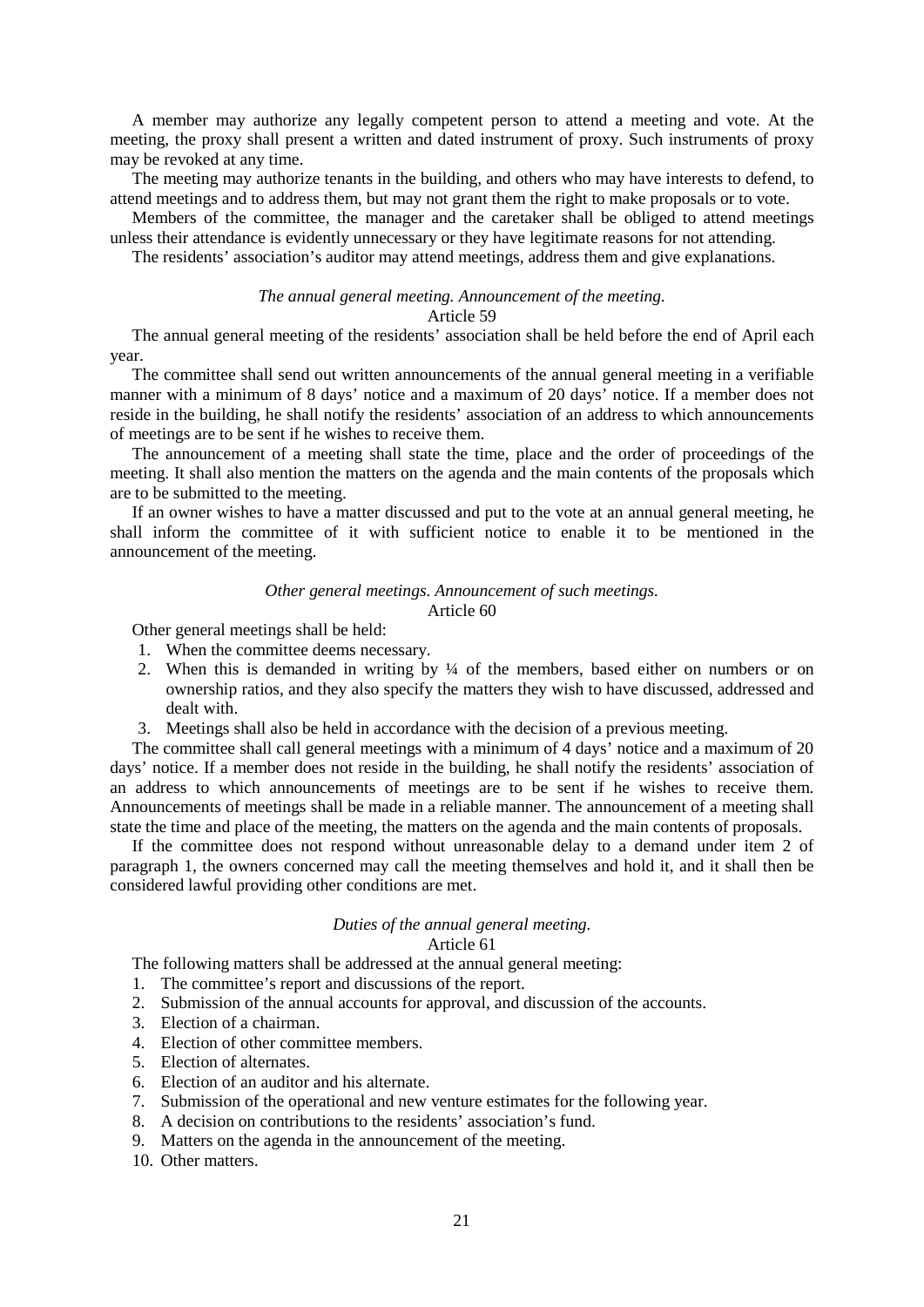## *The duties of other meetings.*

## Article 62

Residents' meetings other than the annual general meeting shall discuss the matters stated in the announcement of the meeting.

Any member may refer decisions by the committee which concern him to a residents' meeting.

All members shall have the right to have specific matters discussed at a residents' meeting, but not put to the vote unless they have been stated in the announcement of the meeting.

If all members are in attendance, the meeting may approve extraordinary procedures and discuss and vote on matters even though they were not mentioned in the announcement of the meeting. This shall also apply to annual general meetings.

*Voting and the weighting of votes.*

#### Article 63

Articles 39–42 of this Act contain provisions on the weighting of members' votes in decisions and on the power and authorization of the residents' association and its meetings when decisions are taken.

## *Direction of meetings. Minutes.*

## Article 64

Residents' meetings shall be directed by the chairman of the residents' association; if he is not present, the meeting itself shall elect a chairman of the meeting from among the members.

Under the supervision of the chairman of the meeting, and at his liability, the main points of all matters discussed and all decisions taken, and how the votes have been divided, where relevant, shall be entered in a special minutes book.

At the end of the meeting, the minutes shall be read aloud and corrected, and comments shall be recorded. The minutes shall then be signed by the chairman of the meeting and at least one other member nominated by the meeting.

Minutes shall at all times be accessible to the members, and they shall have the right to obtain certified transcripts or photocopies of them.

## *Disqualification from taking decisions.*

#### Article 65

No person may, as a member or a member's proxy, take part in voting on agreements or matters if he has special personal or financial interests to defend in the matter.

#### *The committee, elections, eligibility, etc.*

#### Article 66

A residents' association shall have a committee which is elected at the annual general meeting.

The committee shall normally consist of at least three persons, on of whom shall be the chairman who shall be elected separately. If it is deemed to be necessary, an equal number of alternates shall be elected. They shall then be elected as  $1^{st}$ ,  $2^{nd}$  and  $3^{rd}$  alternates, and shall take their seats on the committee in that order.

Members, their spouses or cohabitees and close relatives shall be eligible for election to the committee. Members of the committee shall be legally competent.

The term of election of the committee shall be one year, or from one annual general meeting to the next, and shall therefore end at the end of the annual general meeting in the year in which the term ends.

Members of the committee shall allocate tasks between themselves as they see fit.

## *No special committee needed in smaller buildings.*

#### Article 67

In the case of multi-owner buildings containing six private property units or fewer, it shall not be necessary to elect and have a special committee, in which case all the owners shall jointly exercise the power and perform the tasks which would otherwise be the responsibility of a committee under this Act.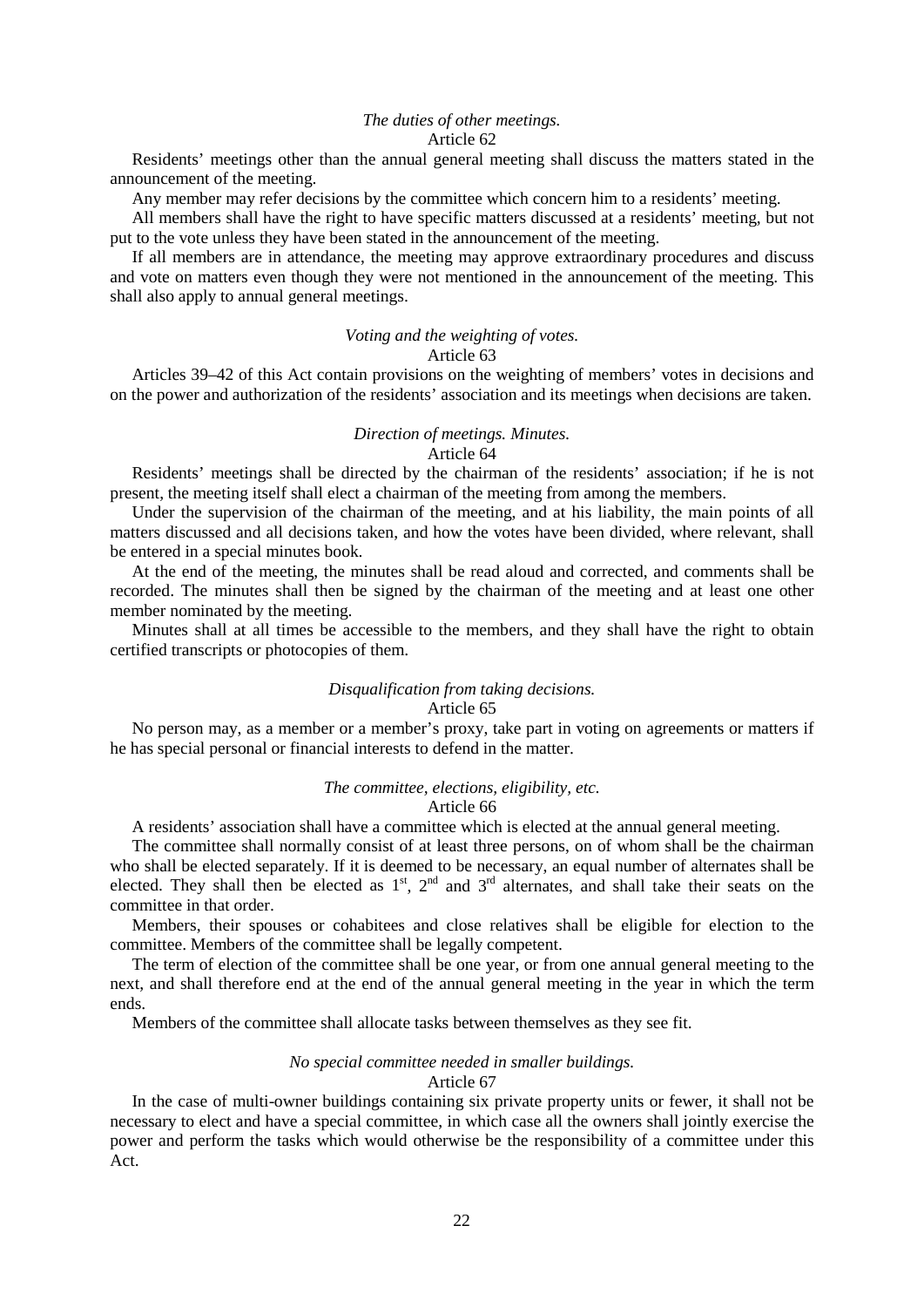In such buildings, one owner may be entrusted, to some extent or entirely, with the tasks of the committee, in which case the provisions of this Act dealing with the committee may be applied, as appropriate, to him.

## *Committee meetings.*

#### Article 68

The chairman shall call committee meetings when he considers necessary, and meetings shall also be held if any member of the committee so demands.

Meetings shall be called with suitable notice; three days' notice shall normally be considered sufficient.

When possible, members of the committee shall at all times be informed in advance of the matters to be discussed at meetings.

The chairman shall direct meetings; if he is unable to attend and no deputy chairman has been elected, the committee itself shall elect a chairman of the meeting from among its members.

The committee shall be quorate if a majority of the committee members are present at the meeting and it has been called in a satisfactory manner.

Issues shall be decided by a simple majority of the votes at committee meetings. If the voting is evenly divided, the chairman shall have a casting vote.

The committee shall record in a minutes book the main points of the proceedings and decisions at meetings. The minutes shall be signed by all members of the committee present.

#### *Duties and tasks of the committee. Managing director. Disqualification.*

## Article 69

The committee shall be in charge of the joint affairs of the residents' association between the association's meetings and shall see to the maintenance and operation of the common parts and all matters of common interest in accordance with the provisions of this Act, other statutes and the resolutions and decisions taken by residents' meetings.

The committee shall keep clear accounts of the revenues and expenditure of the residents' association. It shall collect from the owners their share of the joint expenses and their contributions to the residents' association's fund. The committee shall also keep and invest the residents' association's financial assets in a secure and profitable manner.

The committee may engage a managing director or other employee to assist it with the day-to-day operations. If this is done, the committee shall give the employee directions, determine his salary and other terms of service and ensure that he fulfils the duties associated with his work.

In the same way, the committee may entrust specific tasks to an independent contractor, e.g. a residents' association service.

The chairman or managing director may not take part in the taking of decisions or the handling of matters in which he has special personal or financial interests to defend.

The committee and managing director shall be obliged to give the owners information and explanations concerning all matters relating to the affairs of the residents' association, its operation, maintenance of the common parts, its financial standing and monetary position. The owners shall have the right to examine the association's books, accounts and vouchers at suitable notice, though always in the presence of a committee member.

#### *Duties and area of competence of the committee – further provisions.* Article 70

The committee of a residents' association shall have the right and duty to take decisions of all types concerning ordinary day-to-day operations of the common parts and the defence of interests in connection with them.

The committee may, on its own initiative, have minor maintenance and repairs carried out and take measures which are urgently needed and can not be postponed.

In the case of measures and work which are more extensive than those covered by paragraphs 1 and 2, the committee shall, before embarking on such measures, submit them to a residents' meeting for discussion and decision according to the provisions of this Act. This shall apply without exception to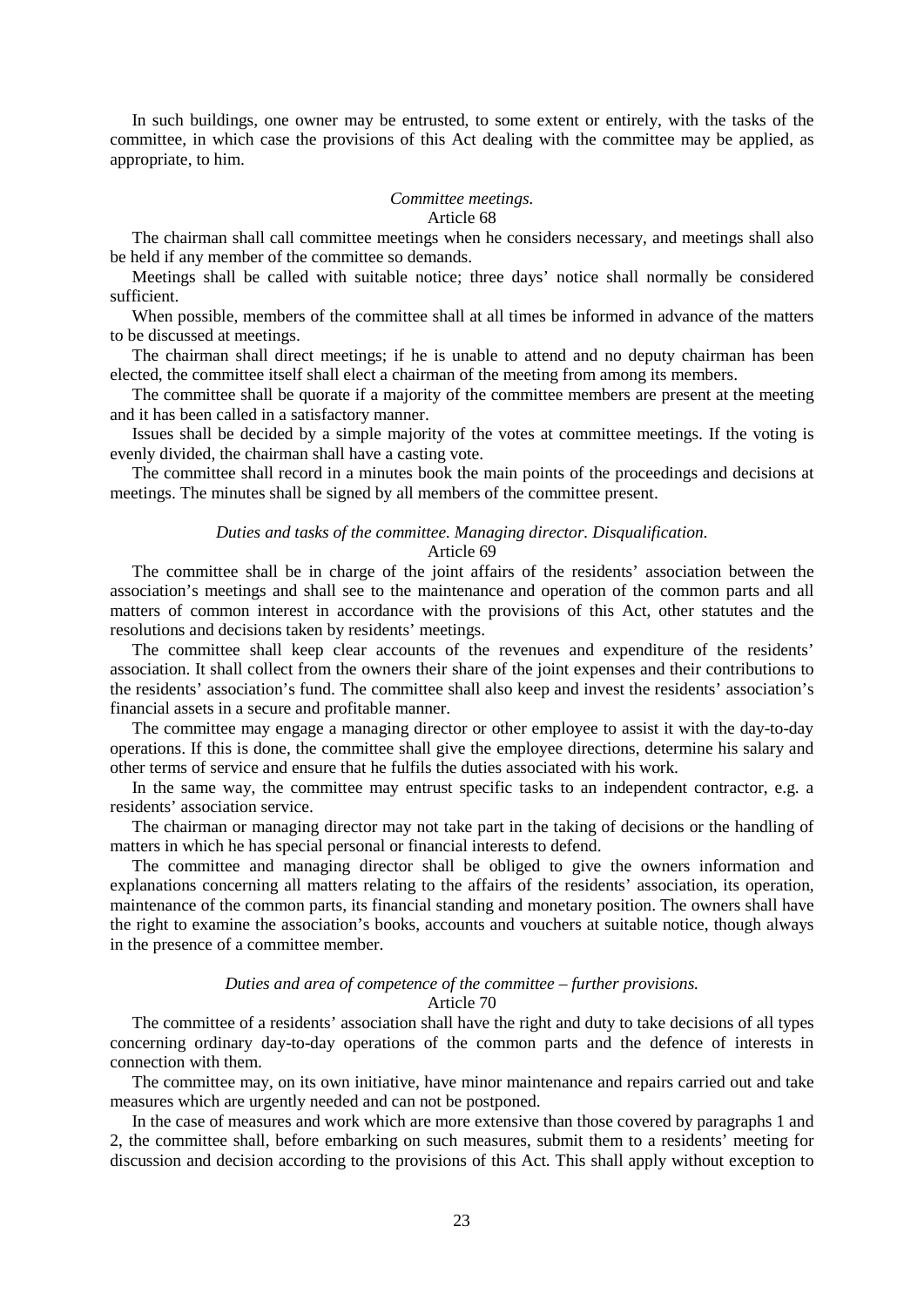projects which are substantial in terms of cost, extent and the inconvenience involved. This provision shall apply even to desirable or necessary measures.

#### *Power of procuration. Capacity.*

## Article 71

In external dealings, the residents' association shall be bound by the signatures of the majority of the members of the committee, of which the chairman shall normally be one.

If the members of the committee enter into undertakings which exceed their authorization and area of competence as defined by this Act or the decision of a residents' meeting, they shall be responsible, and, as appropriate, liable to pay damages, to the residents' association according to general rules.

A residents' association may appear as a party in a legal action, either as plaintiff or as defendant. This shall apply both in cases against a third party and against one or more of the members.

#### *Bookkeeping and accounts.*

## Article 72

The committee shall ensure that the residents' association's books are kept in a correct and satisfactory manner.

Balance sheets and profit and loss accounts shall be drawn up in the customary manner. The association's financial year shall be the calendar year.

#### *Auditor.*

#### Article 73

An auditor, who shall be elected at the annual general meeting for a term of one year at a time, shall audit the residents' association's accounts.

The auditor shall be a chartered accountant if this is demanded by a minimum of  $\frac{1}{4}$  of the members, based either on numbers or ownership ratios.

The auditor shall have access to all the residents' association's books, and may demand any information which he considers to be of significance for his work.

The auditor shall examine whether joint expenses have been divided in accordance with the provisions of this Act, and confirm that this is the case.

The annual accounts shall be signed by the auditor, with or without comments according to what he deems necessary.

## *House rules.*

## Article 74

The committee of the residents' association shall compile and submit to a residents' meeting for approval, *cf.* item 1 of Section C of Article 41, rules on the utilization of the common parts and private property units to the extent permitted by this Act.

These rules, the house rules, shall include the most detailed provisions possible on the conduct of the residents towards each other, the treatment and use of the common parts and the division of use, if appropriate; all this to be proper to the circumstances and as is deemed to be suitable to be expressed in rules in the building involved.

The following matters, i.a., shall be addressed in the rules of multi-dwelling buildings:

- 1. The treatment of the common parts and their use and utilization.
- 2. The prohibition of the violation of the right of quiet and peaceful residence in the building at least between midnight and 07.00 hours in the morning, and exemptions from this prohibition.
- 3. The division of the use of the common laundry.
- 4. How the cleaning of the common parts and the care of the lot is to be arranged, and the obligations of the owners in this respect.
- 5. Rules on the keeping of dogs and/or cats, if this is permitted, *cf.* item 13 of Section A of Article 41.
- 6. Rules on the use of joint car-parks.
- 7. Rules on the utilization of private property units to the extent possible.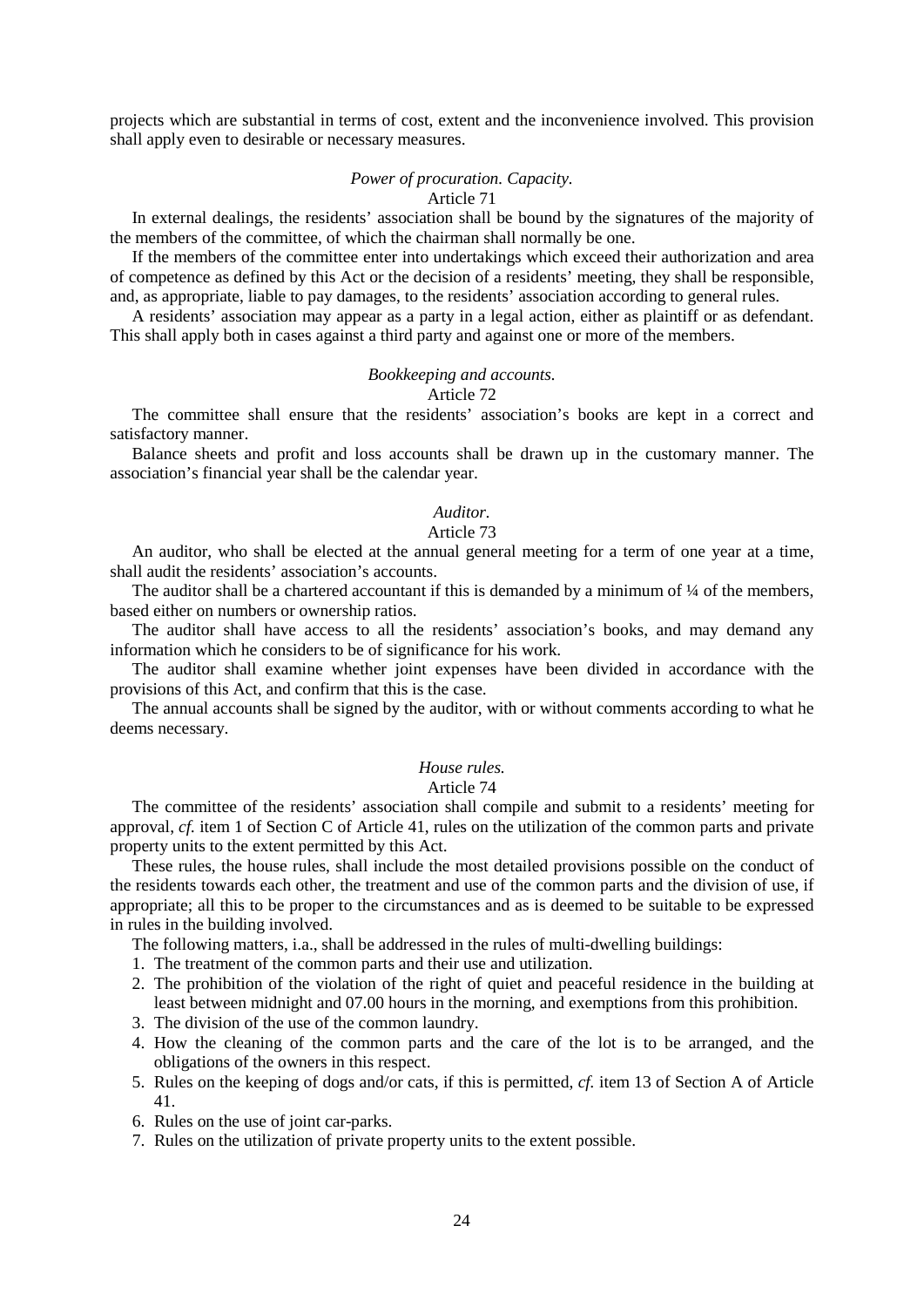#### *A special constitution for the residents' association. Registration.* Article 75

If there is a need for special rules for the multi-owner building, the use of private property units, the building's common parts, the residents' association, its committee, tasks and area of competence, etc., and to the extent not excluded by the binding provisions of this Act, the residents' association may set itself a special constitution by a decision under item 7 of Section B of Article 41, or under Section A of the same article if it contains points which must be approved by all the owners.

If the residents' association sets itself a constitution under paragraph 1 containing provisions which deviate from or complement the provisions of this Act, it shall be registered. This shall also apply to all amendments to the constitution which contain such provisions. The same shall also apply to decisions by the residents' association other than the constitution and amendments thereto which are of such a nature as to require the approval of all the owners, *cf.* Section A of Article 41.

Registration under paragraph 2 shall be necessary for the conferring of protection under law vis-àvis a third party; however, registration shall not be a condition of validity in dealings between the owners themselves. The significance and binding validity of such deeds between the owners, even if they have not been registered, shall be in accordance with this Act and general rules.

## *Divisions within the residents' association.* Article 76

When a residents' association is divided into units, e.g. by staircase, the owners involved shall be in sole charge of their internal common matters, *cf.* paragraph 2 of Article 7 and paragraph 3 of Article 39, providing that they alone bear the expenses, *cf.* Article 44.

When these circumstances obtain, the owners shall be in charge of their common interests under the auspices of a division of the residents' association, which may either be more or less independent or may function within the overall residents' association.

The provisions of this Act regarding residents' associations shall apply to such divisions within residents' associations and also to their decision-making, meetings, committees, division of expenses, etc., as appropriate.

## CHAPTER V

## **Older agreements, promulgation of this Act, the Complaint Committee, commencement, etc.**

*Validity of older agreements.*

## Article 77

If there exists a registered agreement, constitution or declaration of division of ownership made before the commencement of this Act which contains provisions which are contrary to the binding provisions of this Act, such contractual provisions shall be set aside and replaced by the provisions of this Act. However, this shall not apply to agreements on multi-owner buildings which contain business premises only, *cf.* paragraph 2 of Article 2.

## *Promulgation of this Act; advice and directions.*

## Article 78

[The Ministry]<sup>1)</sup> shall see to the promulgation of this Act and regulations issued under it. The Minister may decide to entrust promulgation to [the Housing Financing Fund]<sup>2)</sup> or other parties.

 $[The$  Minister<sup>1)</sup> may also entrust [the Housing Financing Fund]<sup>2)</sup> or other parties, such as an organization of the owners of multi-owner buildings, with providing owners with information, advice and directions regarding their rights and obligations and other aspects of this Act.

The cost of promulgation and advice under paragraphs 1 and 2 shall be paid by the Treasury; however, moderate fees may be charged for legal advice and directions. Booklets publicizing and explaining the Act may also be sold at moderate prices.

*1) Act No. 162/2010, Article 13. 2) Act No. 66/2010, Article 12.* …1)

*1) Act No. 66/2010, Article 13.*